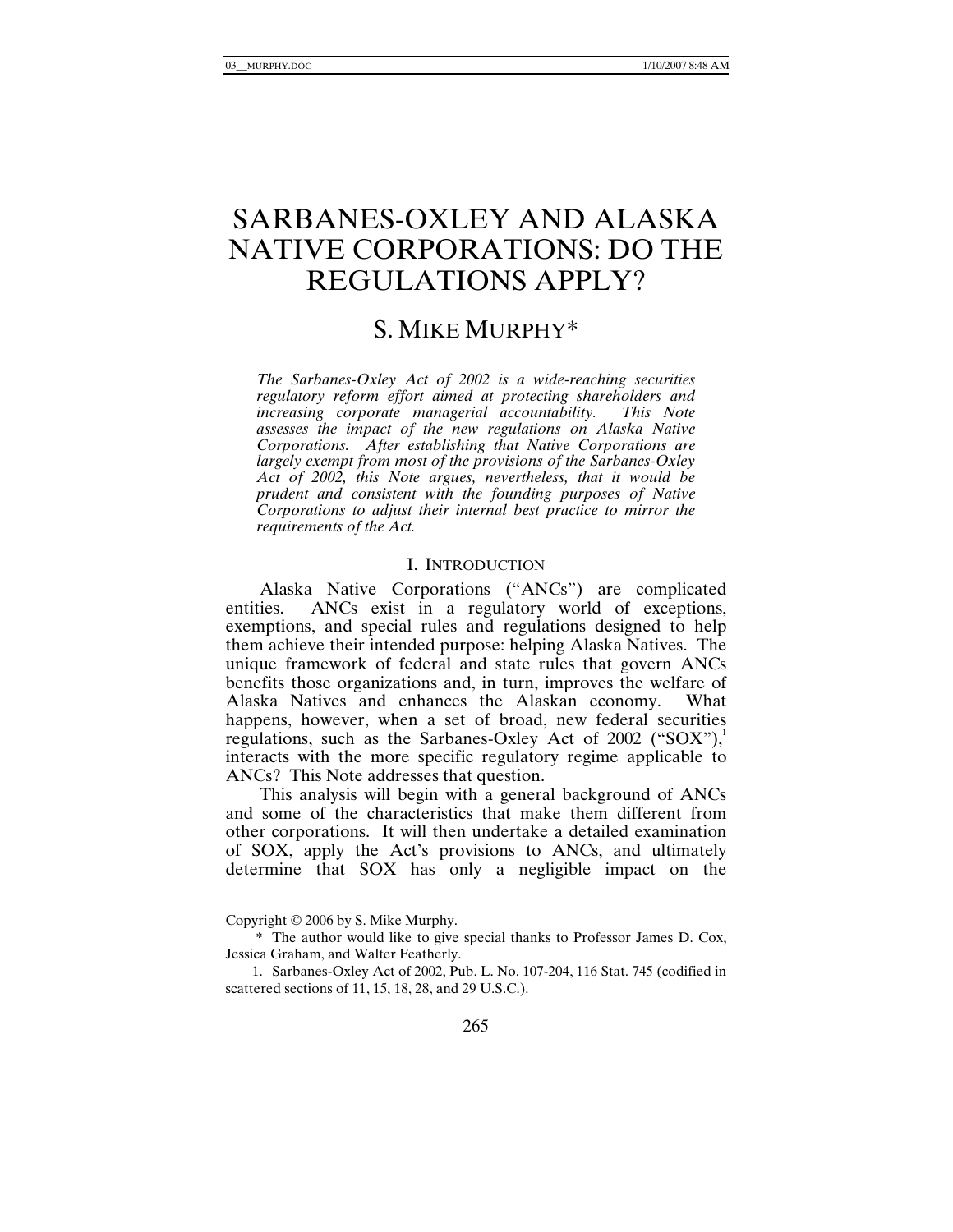governance and regulation of ANCs. Next, this Note will analyze the interaction between SOX and the provisions of the Alaska Native Claims Settlement Act that bring ANCs within the scope of some securities regulations. The analysis will conclude that ANCs still largely avoid the impact of SOX and the protections that Congress intended the Act to provide to shareholders.

Once SOX's impact is established, this Note will analyze whether the end result is good for ANCs. This inquiry will examine policy issues, congressional intent, and the historical record of foul play by ANCs to conclude that the goals of ANCs would be better met if they were subject to the provisions of SOX. Finally, the analysis concludes with recommendations for incorporating the requirements of SOX into ANCs' "best practices."

#### II. BACKGROUND

In 1971 Congress enacted the Alaska Native Claims Settlement Act  $("ANCSA")^2$  to address longstanding land disputes between Alaska Natives and the U.S. government as well as intense oil speculation that accompanied the operation of multiple profitable oil fields in Alaska.<sup>3</sup> Because of these conditions, Congress found "an immediate need" for the settlement of Alaska Native claims of land ownership in the state, and ANCSA was Congress's solution.<sup>4</sup>

ANCSA addresses the formation of  $ANCs$ <sup>5</sup>. These native corporations distribute the benefits of ANCSA to Alaska Natives.<sup>6</sup> They own land and operate for the benefit of Alaska Natives,<sup>7</sup> and some have evolved into sophisticated, multinational organizations with multimillion dollar annual revenues.<sup>8</sup> Just like ordinary corporations, profits from ANCs may be distributed to shareholders in the form of dividends.<sup>9</sup> In addition to dividends, ANCs provide jobs and the benefits of economic development to Alaska Natives.

 <sup>2. 43</sup> U.S.C. §§ 1601–1629 (2000).

 <sup>3.</sup> DONALD CRAIG MITCHELL, TAKE MY LAND, TAKE MY LIFE 2–10 (2001).

 <sup>4. 43</sup> U.S.C. § 1601(a).

<sup>5</sup>*. See* §§ 1606–1607 (creating two classes of native corporations: regional corporations and village corporations).

 <sup>6. § 1606(</sup>j).

 <sup>7. § 1606(</sup>d).

<sup>8</sup>*. See* Cook Inlet Tribal Council, Inc. Annual Report, 2004 Annual Report, http://www.citci.com/ (follow "Annual Reports" hyperlink; then follow "2003-2004 Annual Report" hyperlink).

 <sup>9. 43</sup> U.S.C. § 1606(g)(1)(C).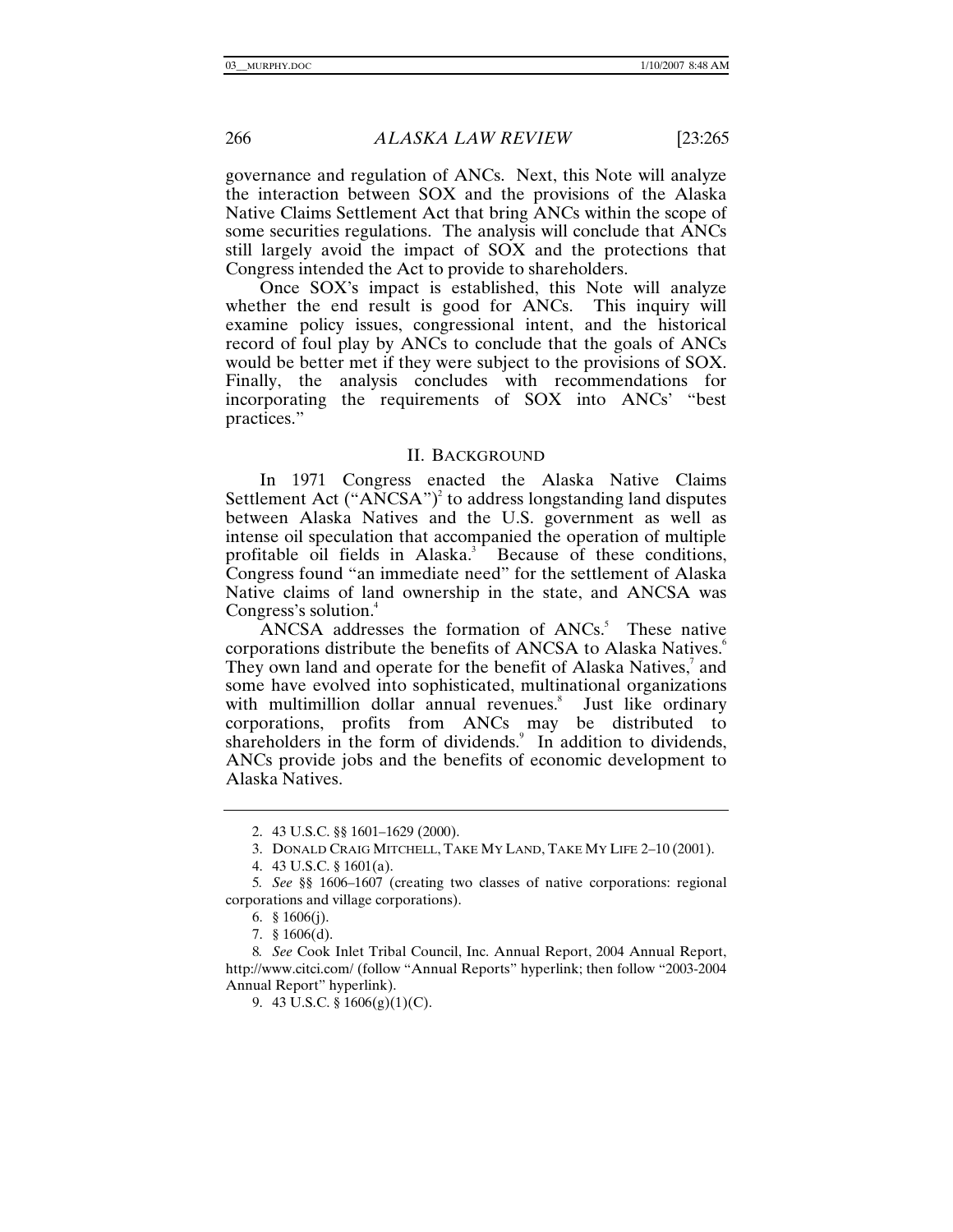The drafters of ANCSA set forth rules that govern the financial operations of ANCs in the text of the statute.<sup>10</sup> State statutes followed, which helped clarify the financial duties of the directors of  $ANCs$ <sup>11</sup> However, in their hurry to settle land disputes, neither the drafters of ANCSA nor state lawmakers anticipated the possible effects of wide-reaching federal regulations that had yet to be enacted. One such regulation is SOX, which Congress appears to have intended to apply somewhat broadly to publicly held entities. Unfortunately, directors and general counsels of ANCs are unsure of exactly how SOX, a monumental act, affects ANCs. The costs of SOX compliance are high, but the fines and criminal penalties for violating the Act make ignoring it a very risky prospect. $^{12}$ 

This Note will address the applicability of SOX to ANCs. It will first examine whether part or all of SOX applies to ANCs. This analysis will begin with the text of SOX. It will next analyze the legislative history of SOX in order to gain insight into the legislative intent of the Act as it relates to ANCs. Finally, this article will examine how the enactment of SOX should change the "best practices" of ANCs.

It should be cautioned that many ANCs operate largely through subsidiaries that do not themselves qualify as  $ANCs$ <sup>13</sup> This Note addresses only the applicability of SOX to the ANCs themselves, not their subsidiaries.

#### III. THE NATURE OF THE ALASKA NATIVE CORPORATION

The ANC is a vehicle used to transfer benefits of the ANCSA to Alaska Natives. For administrative purposes, ANCSA divided Alaskan land and Alaska Natives into twelve geographic regions.<sup>14</sup> A thirteenth "region" was added for Alaska Natives who do not reside in the state of Alaska.<sup>15</sup> Each of these regions was incorporated into a for-profit corporation under Alaska state law.<sup>16</sup>

15. § 1606(c).

<sup>10</sup>*. E.g.*, § 1606.

<sup>11</sup>*. E.g.*, ALASKA STAT. §§ 10.06.433, .960, .961 (2004).

<sup>12</sup>*. See, e.g.*, 18 U.S.C. § 1519 (Supp. III 2003) (fine, twenty years imprisonment, or both).

 <sup>13.</sup> For example, Calista Corporation performs much of its business through its five major subsidiaries: Tunista, Inc., Yulista Management Services Inc., Chiulista Camp Services, Inc., Ookichista Drilling Services, Inc., and Ilikista Ventures, Inc. *See* Subsidiary Companies, http://www.calistacorp.com/busent.html (last visited Nov. 8, 2006).

 <sup>14. 43</sup> U.S.C. § 1606(a).

<sup>16</sup>*. See* § 1606(d).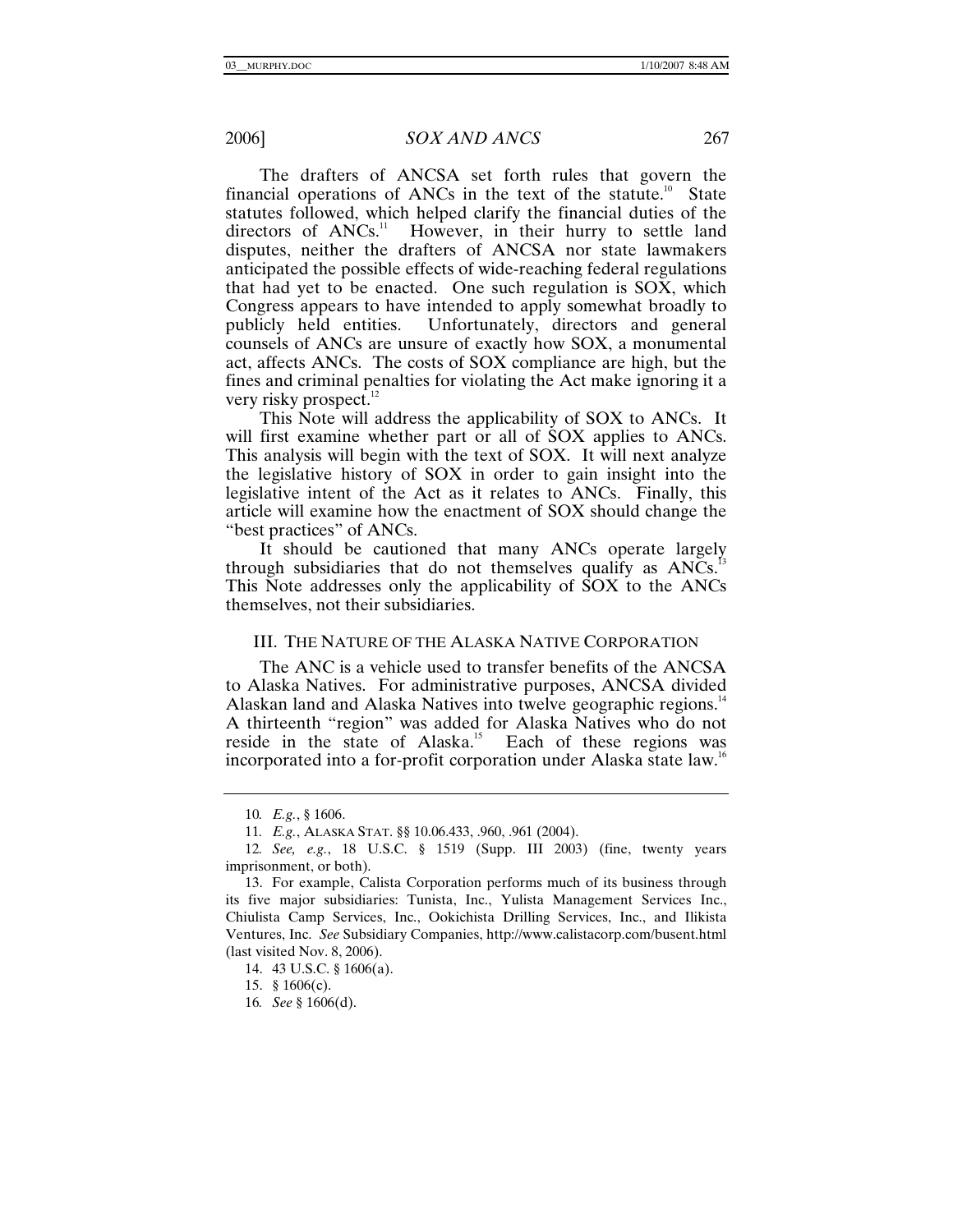These corporations have boards of directors, bylaws, managers, and stockholders, much like any typical public corporation.<sup>17</sup> However, ANCs are atypical in some critical ways. The differences are particularly important when it comes to the specific properties of the stocks they issue and their status with the Securities and Exchange Commission ("SEC").

# A. ANC Stock

Initially, original ANC stock (known as "Settlement Common Stock") was distributed by each regional corporation to every Alaska Native who was a member of that region.<sup>18</sup> One hundred shares of Settlement Common Stock was given to each enrolled Alaska Native.<sup>19</sup> Each share carries with it all the rights carried by any normal share distributed by an Alaska corporation, such as the right to vote for directors.<sup>20</sup> ANCs are authorized to issue more stock in accordance with their articles of incorporation. The initial issuance of Settlement Common Stock was given equally to every Alaska Native individual who lived in the region of each corporation. $^{21}$ 

Settlement Common Stock is unique in that it initially could not be sold or "otherwise alienated" except in some narrow  $circ$ circumstances, $2<sup>2</sup>$  and then only to another Alaska Native or a descendant of a Native.<sup>23</sup> However, there is an opt-out provision that became effective on December 18, 1991, that allows ANCs to amend their articles of incorporation in order to end all alienability restrictions.<sup>24</sup> If an ANC chooses this route, all of its original Settlement Common Stock would be canceled, and new

24. § 1629c(b).

 <sup>17. § 1606(</sup>f).

<sup>18</sup>*. See* § 1606(g)(1)(A).

<sup>19</sup>*. Id.*

 <sup>20. § 1606(</sup>h)(1).

 <sup>21. § 1606(</sup>g)(2).

<sup>22. §</sup>  $1606(h)(1)(B)$ –(C). Examples of when Settlement Common Stock can be transferred include *inter vivos* gifts to one's children and transfers pursuant to a court decree of separation, divorce, or child support. However, in these situations, the recipient must be an Alaska Native or a descendent of a Native.  $1606(h)(1)(C)$ . Settlement Common Stock can also be transferred through inheritance "in accordance with the lawful will of such holder or pursuant to applicable laws of intestate succession." § 1606(h)(2)(A). Regional corporations may nevertheless have the right to purchase, at fair market value, transfers made pursuant to applicable laws of intestate succession to a person not a Native or a descendent of a Native. § 1606(h)(2)(B).

<sup>23. §</sup>  $1606(h)(1)(C)$ .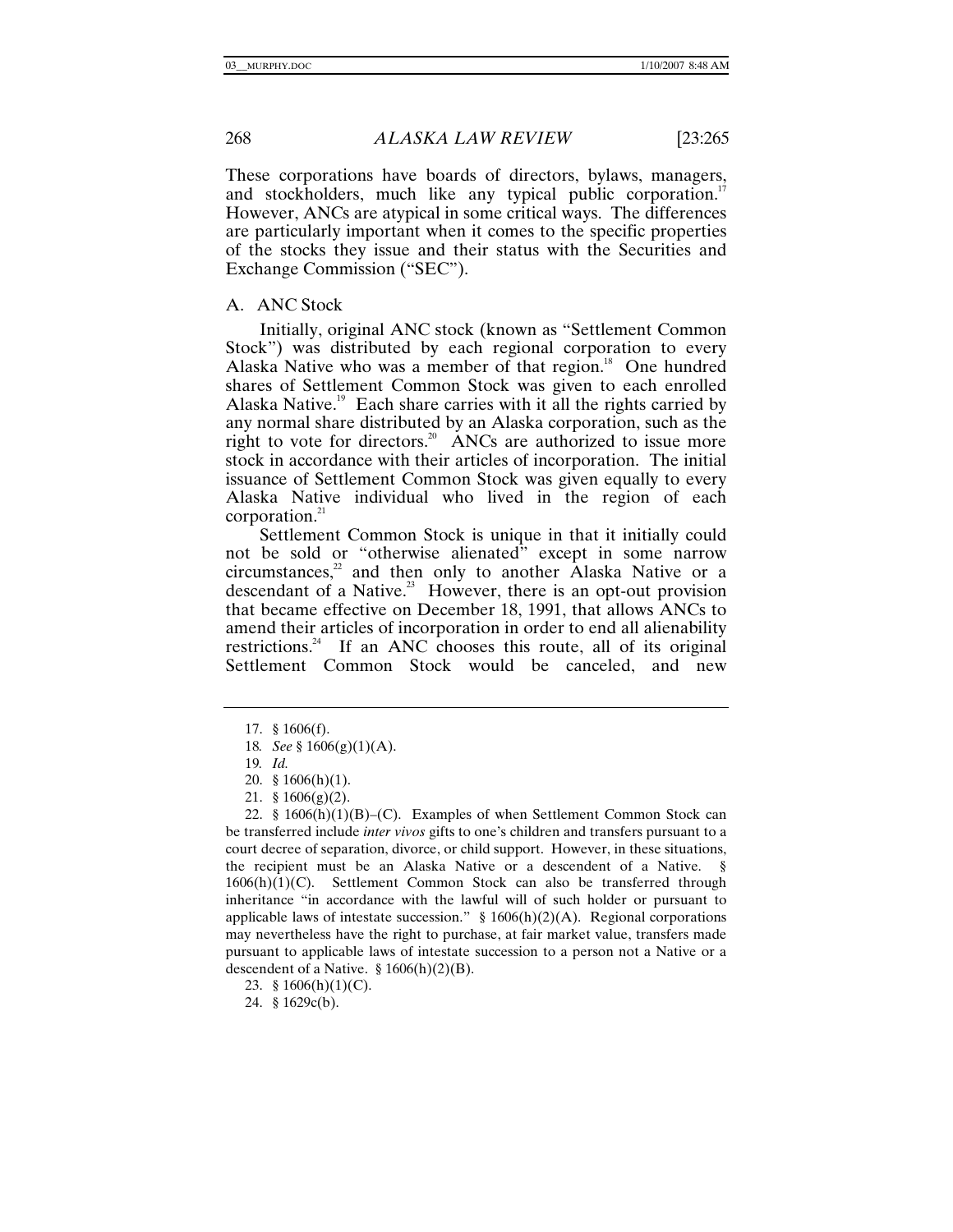"Replacement Common Stock" would be issued in its place.<sup>25</sup> In the event that a Settlement Common Stockholder fails to exchange original Settlement Common Stock with Replacement Common Stock, ANCs would have a right to repurchase the Settlement Common Stock for "fair value."<sup>26</sup>

# B. ANCs and the SEC

At their formation, ANCs were exempt from the jurisdiction of the  $SEC.^{27}$  Specifically, they were statutorily exempted from "the provisions, as amended, of the Investment Company Act of  $1940, \ldots$  the Securities Act of  $1933, \ldots$  and the Securities Exchange Act of 1934."<sup>28</sup> However, this exception is not absolute. It lasts only until any of three events occurs: (i) the ANC issues stock of any type besides Settlement Common Stock, where this new stock is issued to anyone besides Alaska Natives who were eligible for Settlement Common Stock or to an entity that does not exist solely for the benefit of Alaska Natives, provided that the new stock is not an exempt security pursuant to SEC rules; $2^9$  (ii) the ANC terminates the alienability restrictions on its outstanding Settlement Common Stock;<sup>30</sup> or (iii) the ANC registers with the  $SEC.<sup>31</sup>$  The occurrence of any of these three events eliminates an ANC's jurisdictional immunity from the provisions and requirements of the SEC.<sup>32</sup>

C. The Issue of Who is an "Issuer"

Perhaps the most difficult aspect of determining whether specific provisions of SOX apply to ANCs is the definition of the word  $\cdot$ issuer"<sup>33</sup> under SOX.<sup>34</sup> Many provisions of SOX dealing with the operations of businesses apply only to issuers.35 The term issuer as used here is distinguished from the ordinary usage of the word, which refers to any company that issues securities. Under SOX, a corporation is an issuer if: (i) it has securities registered under

32. § 1625(b).

 33. An issuer is basically an SEC reporting company, but this paper will follow the convention set in the definition in SOX.

- 34. 15 U.S.C. § 7201(7) (Supp. IV 2006).
- 35*. See, e.g.*, § 78m (Supp. III 2003) (dealing with corporate responsibility).

 <sup>25. § 1606(</sup>h)(3).

<sup>26. § 1606(</sup>h)(2)(B).

 <sup>27. § 1625.</sup>

 <sup>28. § 1625(</sup>a).

 <sup>29. § 1625(</sup>a)(1).

 <sup>30. § 1625(</sup>a)(2).

 <sup>31. § 1625(</sup>a)(3).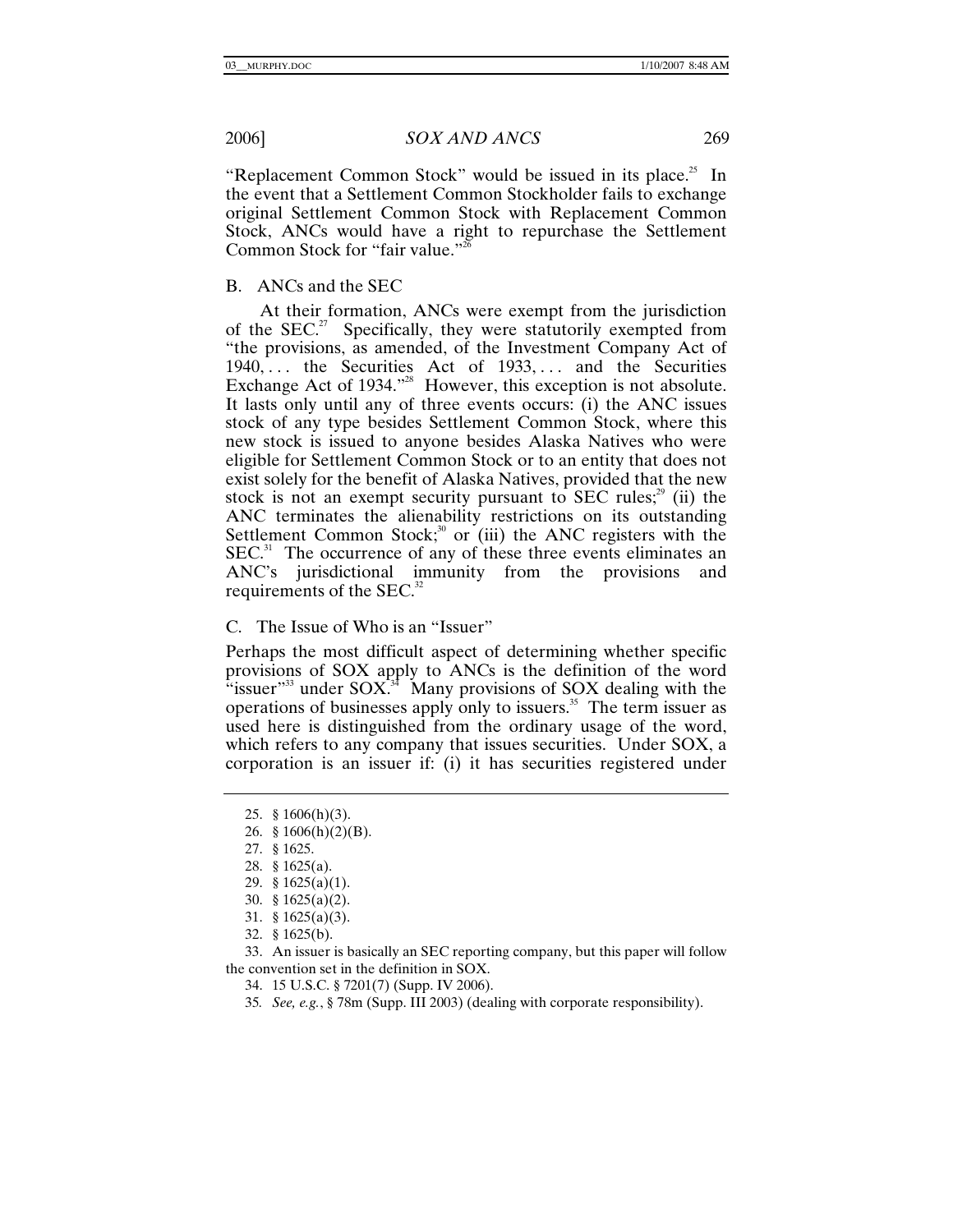section 12 of that Securities Exchange Act; (ii) it is required to file reports under section 15(d) of 15 U.S.C. 78*o*(d); or (iii) it has filed a registration statement with the SEC, even if that registration has not become effective where the company has not withdrawn the registration.  $36$  ANCs may qualify as issuers under any of these three tests.

Determination of whether an ANC is an issuer under the first test involves a two-prong analysis.<sup>37</sup> ANCs must first meet the definition of issuer under the Securities Exchange Act of 1934 and, second, they must be required to register under section 12 of that act, which provides:

[A]ny person who issues or proposes to issue any security; except that with respect to certificates of deposit for securities, voting-trust certificates, or collateral-trust certificates, or with respect to certificates of interest or shares in an unincorporated investment trust not having a board of directors or of the fixed, restricted management, or unit type, the term "issuer" means the person or persons performing the acts and assuming the duties of depositor or manager pursuant to the provisions of the trust or other agreement or instrument under which such securities are issued; and except that with respect to equipment-trust certificates or like securities, the term "issuer" means the person by whom the equipment or property is, or is to be, used.

ANCs fall within this definition because they issue securities and they are, in fact, required to issue Settlement Common Stock.<sup>39</sup> While such stock is not ordinarily a security, it does not fall under any of the exceptions in the statute.

Further, under the two-prong test, a corporation's securities must also be registered under section 12 of the Securities Exchange Act, which provides that "[i]t shall be unlawful for any member, broker, or dealer to effect any transaction in any security (other than an exempted security) on a national securities exchange unless a registration is effective as to such security for such exchange . . . . "<sup>40</sup> ANCs are all initially exempted securities under ANCSA, so this section does not apply. Even if an ANC were to lose its exemption, it would still not be bound to register unless it had assets in excess of  $$1,000,000$  and  $500$  or more shareholders,<sup>41</sup>

 <sup>36. § 7201(7).</sup>

<sup>37</sup>*. See id.*

 <sup>38.</sup> Securities Exchange Act of 1934 § 12, 15 U.S.C. § 78c(a)(8) (2000). In this section, the term "person" means "a natural person, company, government, or political subdivision, agency, or instrumentality of a government."  $\S 78c(a)(9)$ .

 <sup>39.</sup> Alaska Native Claims Settlement Act, 43 U.S.C. § 1606(g) (2000).

 <sup>40. 15</sup> U.S.C. § 78*l*(a) (2000).

 <sup>41. § 78</sup>*l*(g)(1)(A).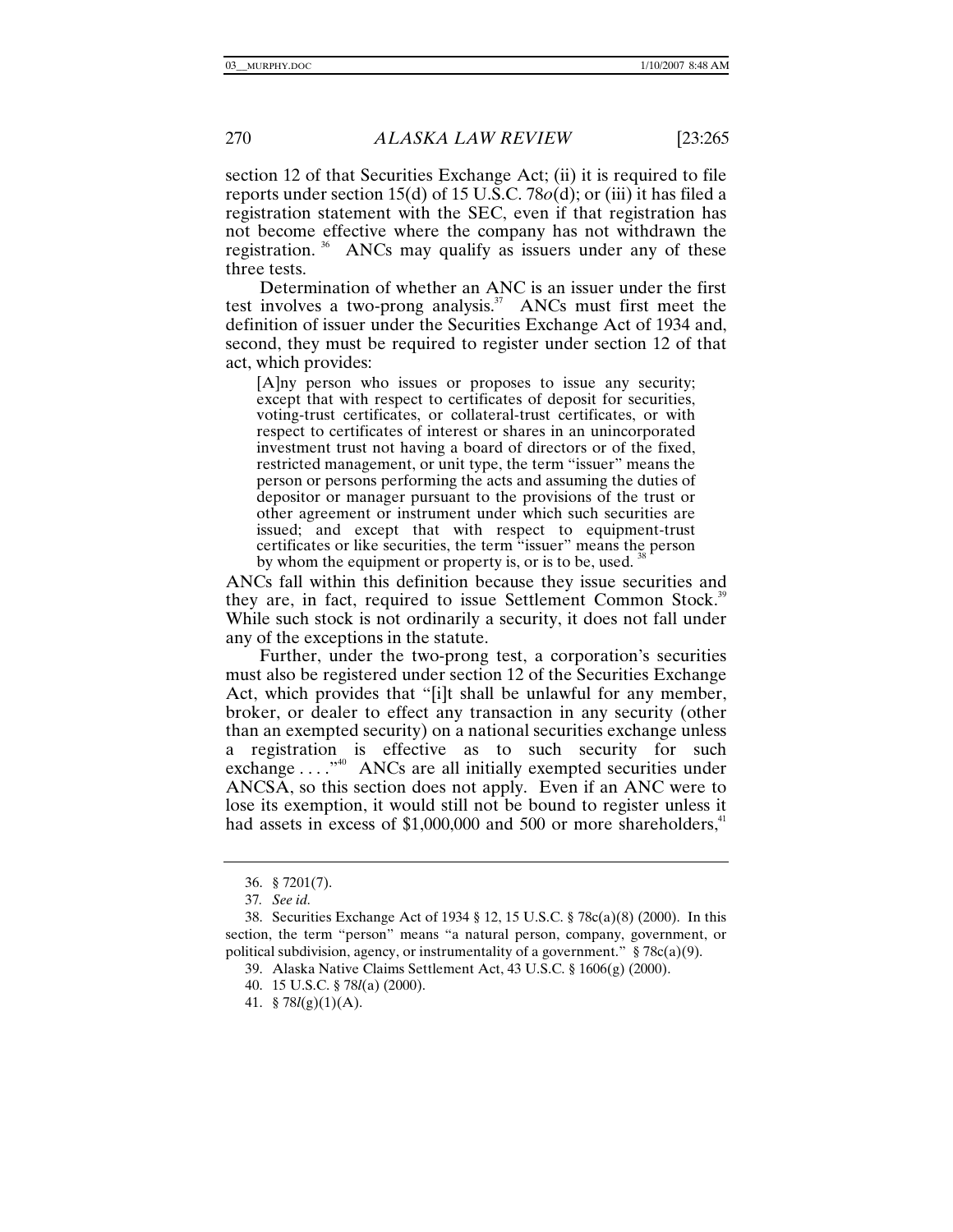or if it wanted to trade its stock on a national stock exchange. $42$ However, if an ANC were to either voluntarily register its securities or be forced to register in order to have its stock traded on a national exchange, it would be an issuer for the purposes of SOX.

The second way by which an ANC may be classified as an issuer is if it is required to file reports under section 15(d) of the Securities Exchange Act.<sup>43</sup> That section requires that:

Each issuer which has filed a registration statement containing an undertaking which is or becomes operative under this subsection as in effect prior to Aug. 20, 1964, [the date of enactment of the Securities Acts Amendments of 1964,] and each issuer which shall after such date file a registration statement which has become effective pursuant to the Securities Act of 1933, as amended, shall file with the Commission, in accordance with such rules and regulations as the Commission may prescribe as necessary or appropriate in the public interest or for the protection of investors, such supplementary and periodic information, documents, and reports as may be required pursuant to section 78m of this title in respect of a security registered pursuant to section 78*l* of this title.<sup>4</sup>

In sum, an issuer who has registered with the SEC must file periodic reports containing certain financial information.<sup>45</sup> As discussed previously, ANCs are, at the outset, exempted from SEC filings and registrations.<sup>46</sup> However, there is nothing preventing an ANC from registering with the SEC. In fact, this contingency is specifically provided for in the securities law exemption.<sup>47</sup> If an ANC wishes to issue securities other than Settlement Common Stock, however, that ANC would lose its SEC exemption and then would have to register like any other publicly traded company.<sup>48</sup> Again, unless an ANC loses its SEC exemption, it is exempt because it is not an issuer.

The third way by which an ANC would qualify as an issuer under SOX would be to file a registration statement with the SEC, even if that registration has not become effective, as long as the company has not withdrawn the registration.<sup> $49$ </sup> The analysis here

46. 43 U.S.C. § 1625(a).

48. § 1625(a)(1).

 <sup>42. § 78</sup>*l*(a).

 <sup>43. § 7201(7).</sup> 

 <sup>44. § 78</sup>*o*(d).

<sup>45</sup>*. See id.*

<sup>47</sup>*. See* § 1625(a)(3) (permitting ANCs to file a registration statement with the SEC).

<sup>49</sup>*. See* 15 U.S.C. § 7201(7).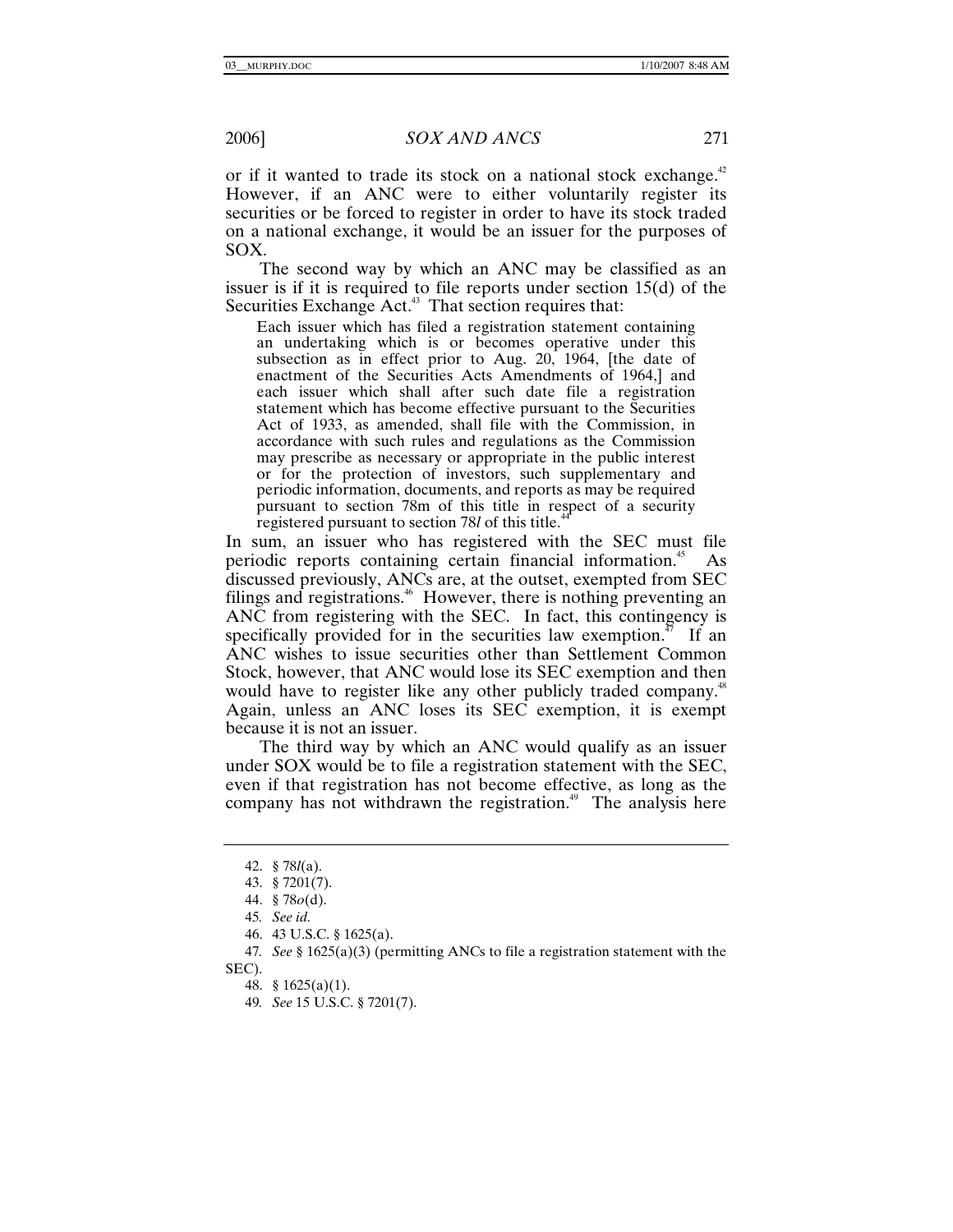mirrors that of the second test. An ANC does not have to register unless it wants to broaden the types of securities it can issue, but it may choose to register for any reason at all.<sup>50</sup> Under this third approach, any ANC that has registered, for any reason, would be an issuer for purposes of  $SOX$ .<sup>51</sup> While an ANC may choose to pursue strategies that make it an issuer, no ANC has yet issued securities other than Settlement Common Stock, or voluntarily registered with the SEC. While this does not mean that no ANC will become an issuer in the future, it does mean that currently no ANC is subject to those sections of SOX that apply only to issuers.

# IV. APPLICABILITY OF SOX TO ANCS

#### A. Jurisdiction of SOX

The first task necessary to establish whether and to what degree ANCs must comply with SOX is to determine which sections of SOX are applicable to corporations and corporate officers, as opposed to accountants, accounting firms, investment brokers, and investment rating agencies.

SOX is divided into eleven titles, each of which is applicable to specific parties. This section of the Note will give an overview of each of the titles, and the following section will provide a closer analysis to sections that are of particular concern to ANCs. Most titles do not directly affect ANCs, and those readers who are already familiar with the general structure and content of SOX may find the following analysis unnecessary for understanding the conclusions and recommendations of this Note.

Title I establishes the Public Company Accounting Oversight Board.<sup>52</sup> This section outlines the organization of the Board,<sup>53</sup> requires that public accounting firms register with the Board, $54$  and grants the Board authority to establish rules regarding  $acc$ ountants.<sup>55</sup> It further describes the duties of the Board<sup>56</sup> and establishes how the Board will be funded.<sup>57</sup> Title I also establishes

<sup>50</sup>*. See* 43 U.S.C. § 1625(a).

<sup>51</sup>*. See* 15 U.S.C. § 7201(7).

 <sup>52.</sup> Sarbanes-Oxley Act of 2002 tit. I (codified as amended in 15 U.S.C. §§ 7211–7219).

 <sup>53. 15</sup> U.S.C. § 7211 (Supp. III 2003).

 <sup>54. 15</sup> U.S.C. § 7212 (Supp. III 2003).

<sup>55</sup>*. See* 15 U.S.C. § 7231 (Supp. III 2003) ("The Board may. . .exempt any. . .accounting firm. . . .").

 <sup>56. 15</sup> U.S.C. §§ 7214–15 (Supp. III 2003).

 <sup>57. 15</sup> U.S.C. § 7219 (Supp. III 2003).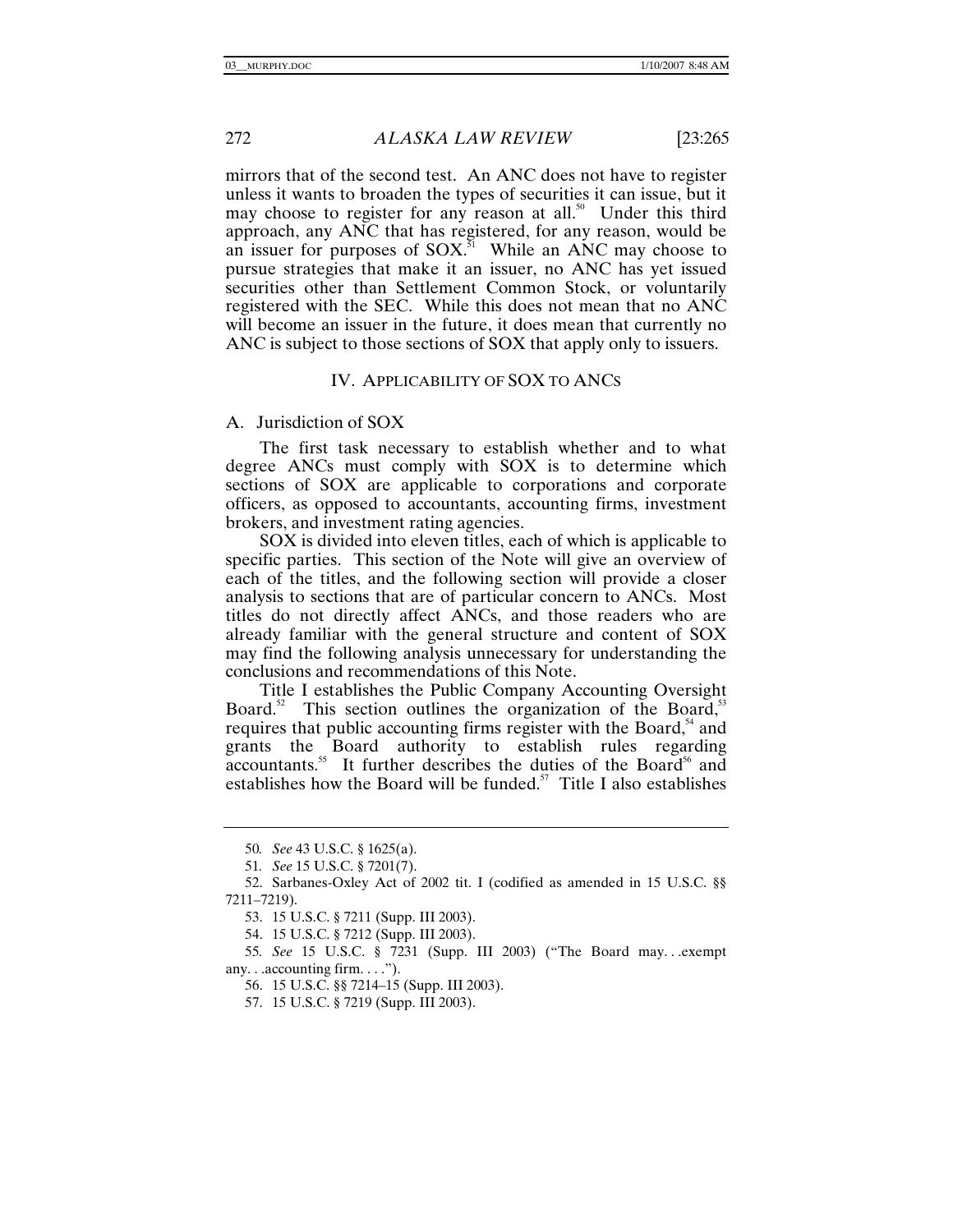the application of SOX to foreign accounting firms<sup>58</sup> and how the Board is to recognize generally accepted accounting standards.<sup>59</sup>

Thus, Title I deals with the establishment of the Public Company Accounting Oversight Board and regulation and registration of accounting firms.<sup>60</sup> To the extent that ANCs may use public accounting firms, this title may be relevant. However, Title I will not directly impact the internal business of ANCs, though certain standards may apply to its outside accountants.

Title II regulates auditor independence. $61$  It governs the relationship between auditors and public companies.<sup> $62$ </sup> Specifically, it establishes that the non-auditing services an accounting firm can provide to its auditing clients are very limited.<sup>63</sup> Title II also limits the amount of time that a lead accounting partner can provide continuous service to the same public company, and provides various other regulations directed toward limiting the relationship between corporations and auditing accountants. $^{64}$  Like Title I, this title may affect ANCs dealings with accounting firms, but Title II is primarily directed at accounting firm relationships with entities that are categorized as reporting companies. Accordingly, Title II will not have a major direct impact on ANCs since they are not reporting companies.

Title III, in contrast, deals directly with "corporate responsibility."65 It details the role of corporations in congressional efforts to regulate public disclosures of financial information.<sup>66</sup> This theme is continued in Title IV, which requires enhanced financial disclosures from corporations. $\frac{67}{11}$  Titles III and IV apply directly to the internal functions and public disclosures of

63*. See id.*

64*. See id.*

 65. Sarbanes-Oxley Act of 2002 tit. III (codified as amended in scattered sections of 15 and 29 U.S.C.).

66*. E.g.*, 20 U.S.C. § 78m(2) ("The audit committee of each issuer . . . shall be directly responsible for the appointment, compensation, and oversight of the work of any registered public accounting firm employed by that issuer . . . .").

 67. Sarbanes-Oxley Act of 2002 tit. IV (codified as amended in scattered sections of 15 U.S.C. ).

 <sup>58. 15</sup> U.S.C. § 7216 (Supp. III 2003).

 <sup>59. 15</sup> U.S.C. § 7218 (Supp. III 2003).

 <sup>60. §§ 7211–19.</sup>

 <sup>61.</sup> Sarbanes-Oxley Act of 2002 tit. II (codified as amended in scattered sections of 15 U.S.C.).

<sup>62</sup>*. See, e.g.*, 15 U.S.C. § 78j-1(g) (Supp. III 2003) ("[I]t shall be unlawful for a registered public accounting firm . . . to provide to that issuer" certain enumerated services.).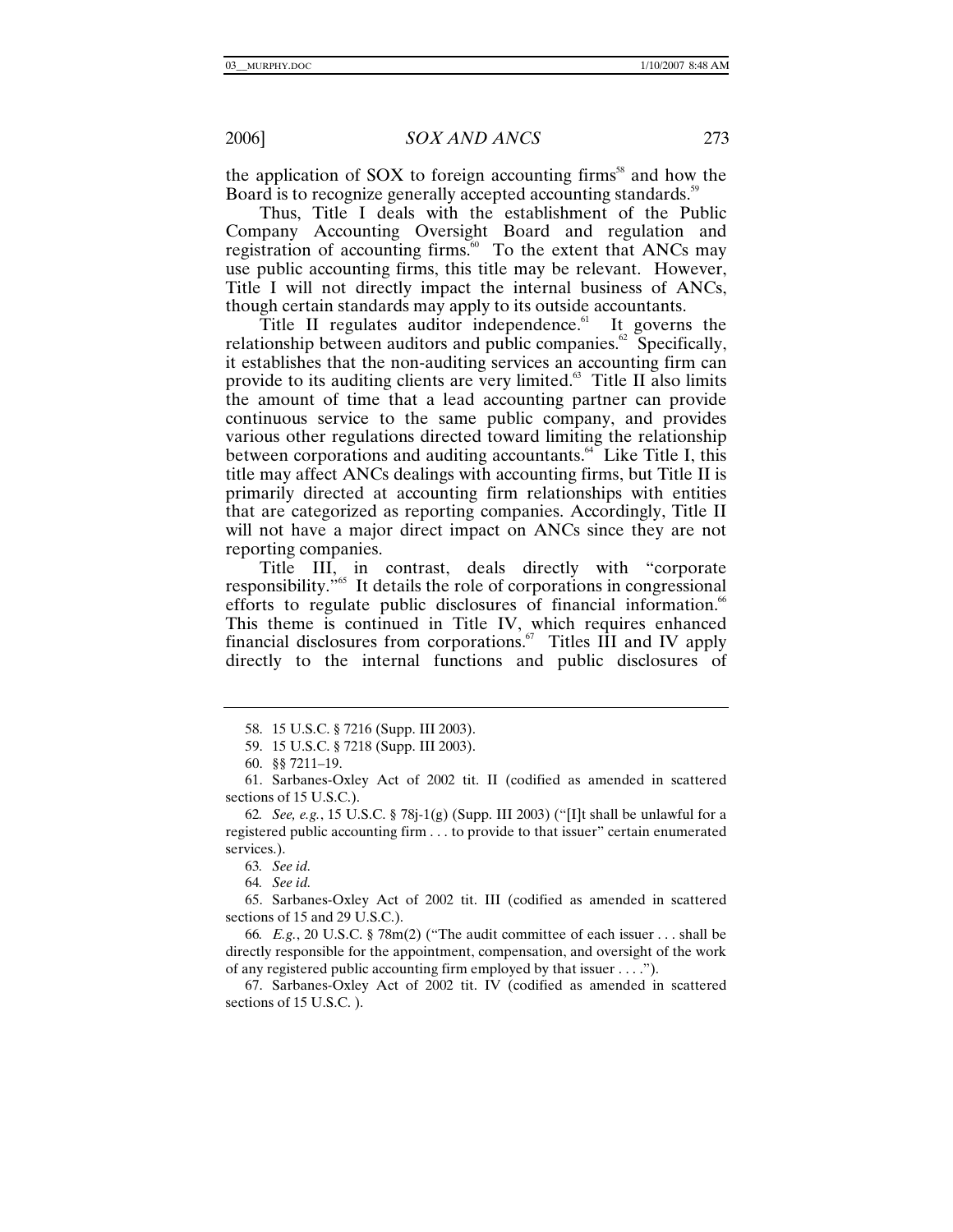corporations. Their effect on ANCs will be closely examined later in this Note.

Title V is concerned with the regulation of securities analysts.<sup>68</sup> It addresses the problems that can stem from securities analysts' power to manipulate securities prices through their power to manipulate securities prices through their recommendations.<sup>69</sup> It includes a series of rules aimed at reducing the likelihood that analysts' recommendations will be designed to affect the market instead of providing objective information.<sup>70</sup> Title V, therefore, will not directly affect the internal operations of ANCs.

Title VI defines changes to the SEC's authority under SOX provisions.<sup>71</sup> It gives the  $\overline{\text{SEC}}$  authority to deny any person the ability to practice before the SEC if that person has acted unprofessionally.<sup>72</sup> It empowers federal courts and the SEC to prevent a person from offering penny stocks<sup>33</sup> and to prevent people from being "associated" with a security dealer or broker.<sup>74</sup> It also amends the Securities Exchange Act in several ways to give the SEC more power to regulate people who work in the securities industry.<sup>75</sup> Because this title is primarily directed at those people who professionally trade securities, it is unlikely to substantially affect ANCs.

Title VII calls for studies and reports to be conducted dealing with various aspects of accounting firms, credit rating agencies, investment banks, and the enforcement actions that currently affect those entities.<sup>76</sup> Because ANCs are not classified as any of these types of organizations, this section of SOX is unlikely to have any effect on ANCs.

In contrast, Title VIII is applicable to corporate officers and stiffens penalties for those who commit corporate criminal fraud.<sup>77</sup> This section is directed toward those people who take actions to mislead the public about a company's financial condition.<sup>78</sup> It is not

 <sup>68.</sup> Sarbanes-Oxley Act of 2002 tit. V, 15 U.S.C. §§ 78*o*-6, u-2 (Supp. III 2003).

 <sup>69. 15</sup> U.S.C. §78*o*-6.

<sup>70</sup>*. Id.*

 <sup>71.</sup> Sarbanes-Oxley Act of 2002 tit. VI (codified as amended in scattered sections of 15 U.S.C.).

 <sup>72. 15</sup> U.S.C. § 78d-3(a).

 <sup>73. §§ 77</sup>t(g), 78u(a)(6).

 <sup>74. § 78</sup>*o*.

 <sup>75. § 78</sup>*o*-6.

 <sup>76.</sup> Sarbanes-Oxley Act of 2002 tit. VII.

 <sup>77.</sup> Sarbanes-Oxley Act of 2002 tit. VIII (codified as amended in scattered sections of 11, 18, and 28 U.S.C.).

<sup>78</sup>*. See* 18 U.S.C. §§ 1519–20*.*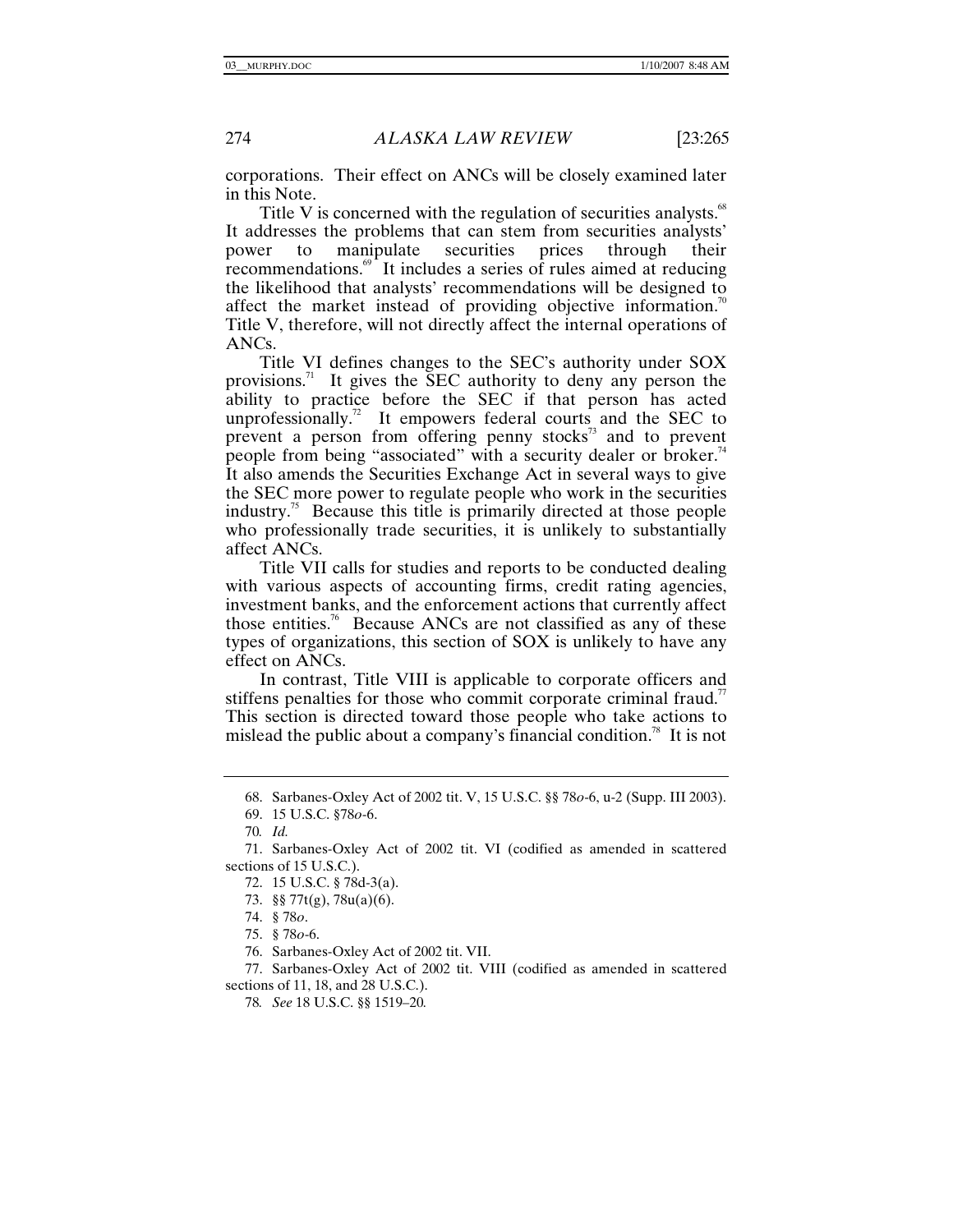limited to executives of issuers or those within reporting companies. It affects all people, but especially corporate officers, including executives of ANCs.

Title IX is similar to Title VIII, except that it is broader and deals with white-collar crime.<sup>79</sup> Specifically, it includes provisions regarding attempt and conspiracy to commit securities fraud<sup>80</sup> and mail and wire fraud, $81$  establishes criminal penalties for failing to fully report corporate financial information, $\frac{32}{3}$  and includes general sentencing guidelines on white-collar crimes.<sup>83</sup> This title is not limited to issuers or reporting companies and is applicable to anyone in a position to commit white-collar crimes, including directors and employees of ANCs.

Title X is a very short section simply stating that the United States Senate believes that a federal tax return from a corporation should be signed by the chief executive officer of the corporation.<sup>84</sup> While this provision may seem trivial, it nonetheless concerns businesses and, accordingly, is a provision that may be applicable to ANCs.

Title XI is another provision that deals with accountability for corporate fraud.<sup>85</sup> It defines penalties for tampering with records,<sup>86</sup> confers upon the SEC authority to temporarily freeze a company's activities while an investigation is pending, $\frac{87}{3}$  and prevents people who have violated securities laws from serving as officers or directors of companies.<sup>88</sup> It also requests that the federal criminal sentencing guidelines be amended $\delta$ <sup>89</sup> and adds a section to the criminal section of the U.S. Code that punishes retaliation against corporate informants.90 The effects of these provisions are not limited to officers of issuers or reporting companies, so they have the potential to affect ANCs and their officers.

 <sup>79.</sup> Sarbanes-Oxley Act of 2002 tit. IX (codified as amended in scattered sections of 18, 28, and 29 U.S.C. ).

 <sup>80. 18</sup> U.S.C. § 1348 (Supp. III 2003).

 <sup>81. 18</sup> U.S.C. § 1341 (Supp. III 2003).

 <sup>82. 18</sup> U.S.C. § 1350 (Supp. III 2003).

 <sup>83. 28</sup> U.S.C. § 994 (Supp. III 2003).

 <sup>84.</sup> Sarbanes-Oxley Act of 2002 tit. X.

 <sup>85.</sup> Sarbanes-Oxley Act of 2002 tit. XI (codified as amended in scattered sections of 15 and 28 U.S.C.)..

 <sup>86. 18</sup> U.S.C. § 1512(c)(2).

 <sup>87. 15</sup> U.S.C. § 78u-3(c)(3) (Supp. III 2003).

 <sup>88. § 78</sup>u-3(f).

 <sup>89. 28</sup> U.S.C. § 994.

 <sup>90. 18</sup> U.S.C. § 1513.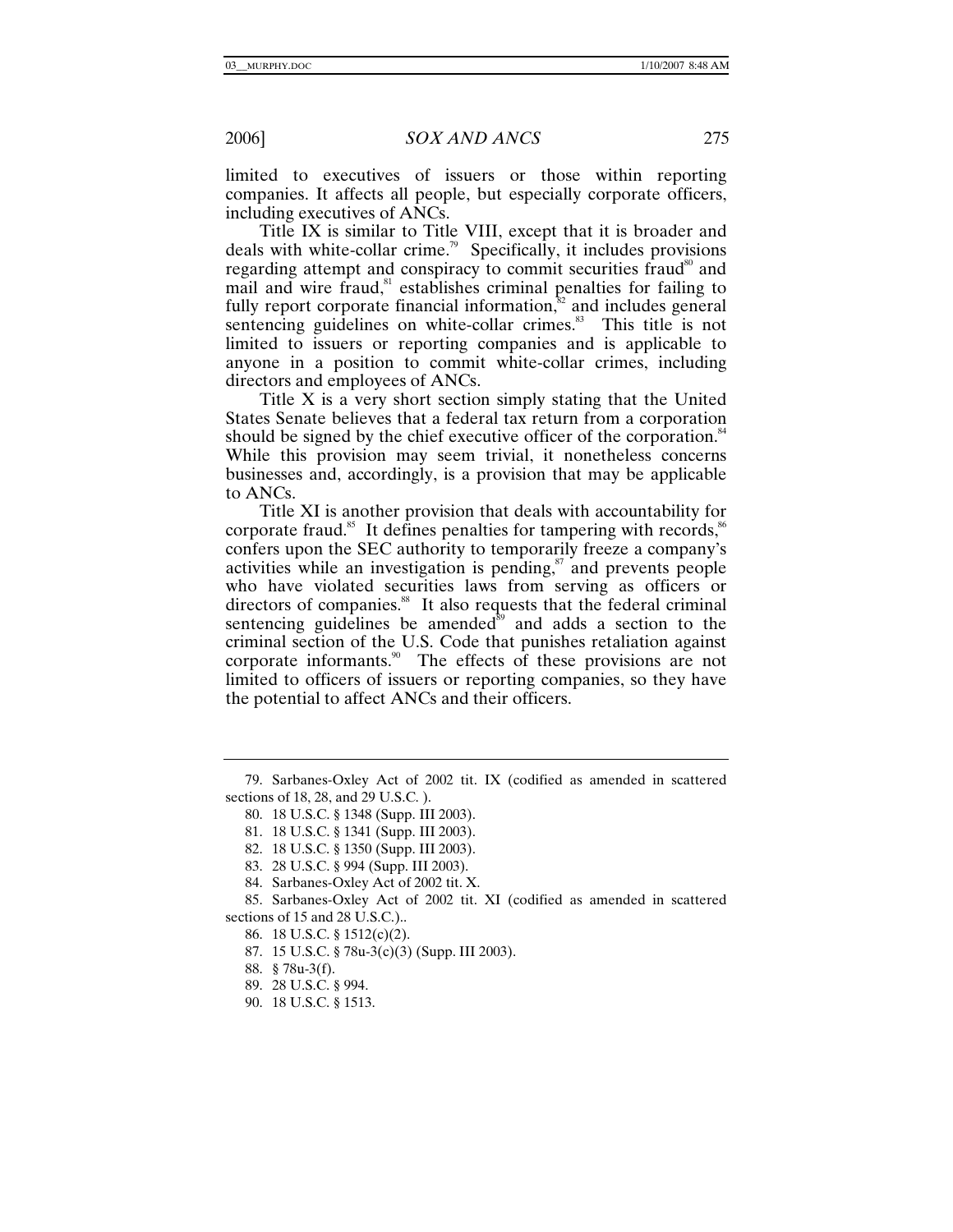In sum, six of the eleven titles that comprise SOX encompass areas that may affect ANCs and their directors. These are (i) Title III, Corporate Responsibility; (ii) Title IV, Enhanced Financial Disclosures; (iii) Title VIII, Corporate and Criminal Fraud Accountability; (iv) Title IX, White-Collar Crime Penalty Enhancements; (v) Title X, Corporate Tax Returns; and (vi) Title XI, Corporate Fraud Accountability. Each of these titles has unique jurisdictional properties which will be examined separately.

# B. Specific SOX Titles and Their Applicability to ANCs

*1. Title III: Corporate Responsibility.* Title III creates several reporting responsibilities for companies. Whether or not ANCs are affected depends on the threshold determination of whether an ANC is an issuer. Those ANCs that are—or that wish to become issuers would have several duties under Title III.

First, any ANC which is an issuer must establish an audit committee to oversee the work of any public accounting firm that is employed by the ANC.<sup>91</sup> This committee is made of members of the board of directors of the company but must "otherwise be independent" of the corporation. $n^2$  The standard for "independent" focuses primarily on economic and personal relationships between the audit committee member and the  $is surer.<sup>93</sup>$ 

Second, ANCs that file SEC reports must have those reports certified as accurate by the "principal executive officer or officers, and the principal financial officer and officers."94 This provision will, of course, not apply to ANCs that do not have to file SEC reports. Any ANCs that do file SEC reports, whether voluntarily or because they have lost their SEC immunity, will have to comply with this section.

Third, the section of the corporate responsibility obligations under SOX prohibits an issuer from exerting undue influence on auditors.<sup>95</sup> Again, this will only affect ANCs who have become issuers. Fourth, issuers must refrain from acting to coerce, mislead, or otherwise manipulate auditors.<sup>96</sup> Fifth, CEOs and CFOs must use their bonuses to reimburse an issuer in the event that

 <sup>91. 15</sup> U.S.C. § 78j-1.

 <sup>92. § 78</sup>j-1(m)(3).

<sup>93</sup>*. See* § 78j-1(m)(3)(B).

 <sup>94. 15</sup> U.S.C. § 7241(a) (Supp. III 2003).

 <sup>95. § 7242.</sup>

 <sup>96. § 7242(</sup>a).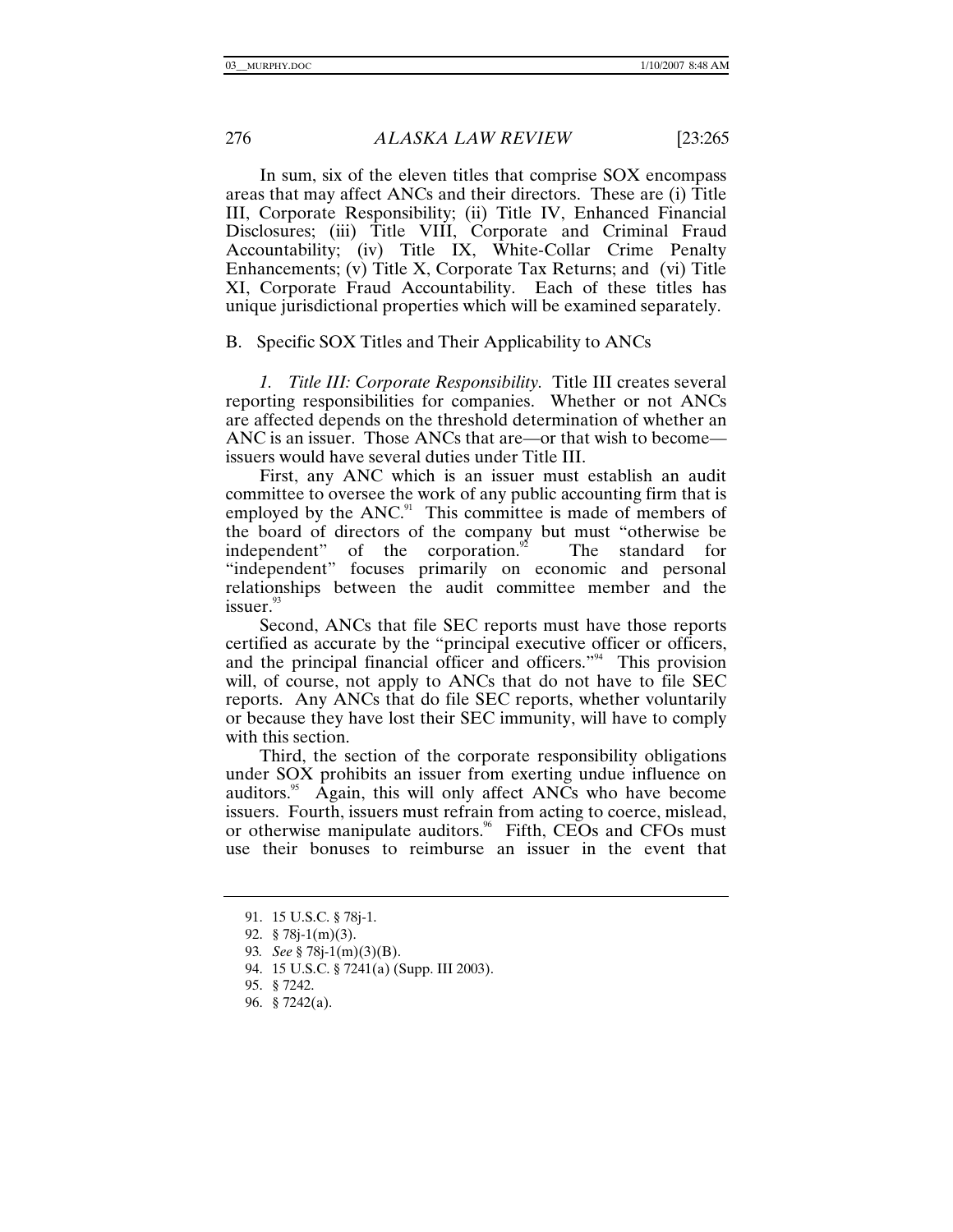misconduct by a CEO or CFO requires that issuer to prepare an accounting restatement.<sup>97</sup>

Sixth, a major section of Title III is devoted to requiring that directors and executive officers cease all personal trading in securities of the issuer that employs them, if that issuer is experiencing a "blackout period."<sup>98</sup> A blackout period is a time of at least three consecutive days when employees are prevented from trading the issuer's securities within their individual portfolio accounts.<sup>99</sup> The final provision, which requires attorneys who are working for an issuer to report evidence of material violations of securities laws, also only applies to issuers.<sup>100</sup> Title III provides many examples of responsibilities under SOX that an ANC may avoid by not taking actions to become an issuer.

*2. Title IV: Enhanced Financial Disclosures.* SOX devotes an entire title to clarifying and intensifying financial disclosure requirements.101 The most critical thing to note about this title is that it is an amendment to Section 13 of the Securities Exchange Act of 1934.<sup>102</sup> ANCs that have kept their exemption from the Securities Exchange Act of 1934 are not affected by Title IV of SOX.

A complete and exhaustive account of what is required of issuers under Title IV would not be practical to pursue in this analysis. Generally speaking, ANCs that are issuers must: disclose off-balance sheet transactions;103 decline to give personal loans to executives, unless those loans fall into a series of narrow exceptions, as defined in  $SOX;^{104}$  disclose transactions which involved either a holder of more than ten percent of any class of the issuer's securities, or a member of the management of the issuer;<sup>105</sup> abide by a code of ethics, as set by the SEC, for financial officers;<sup>106</sup> disclose whether or not there is a financial expert on the audit committee, and if there is not, explain why there is not an

102. Sarbanes-Oxley Act of 2002 § 401.

- 103. 15 U.S.C. § 78m(j).
- 104. § 78m(k)(a).
- 105. § 78p(a)(1).
- 106. § 7264.

 <sup>97. § 7243.</sup>

 <sup>98. § 7244(</sup>a)(1).

 <sup>99. § 7244(</sup>a)(4)(A).

 <sup>100. § 7245(1).</sup>

 <sup>101.</sup> Sarbanes-Oxley Act of 2002 tit. IV (codified as amended in scattered sections of 15 U.S.C.).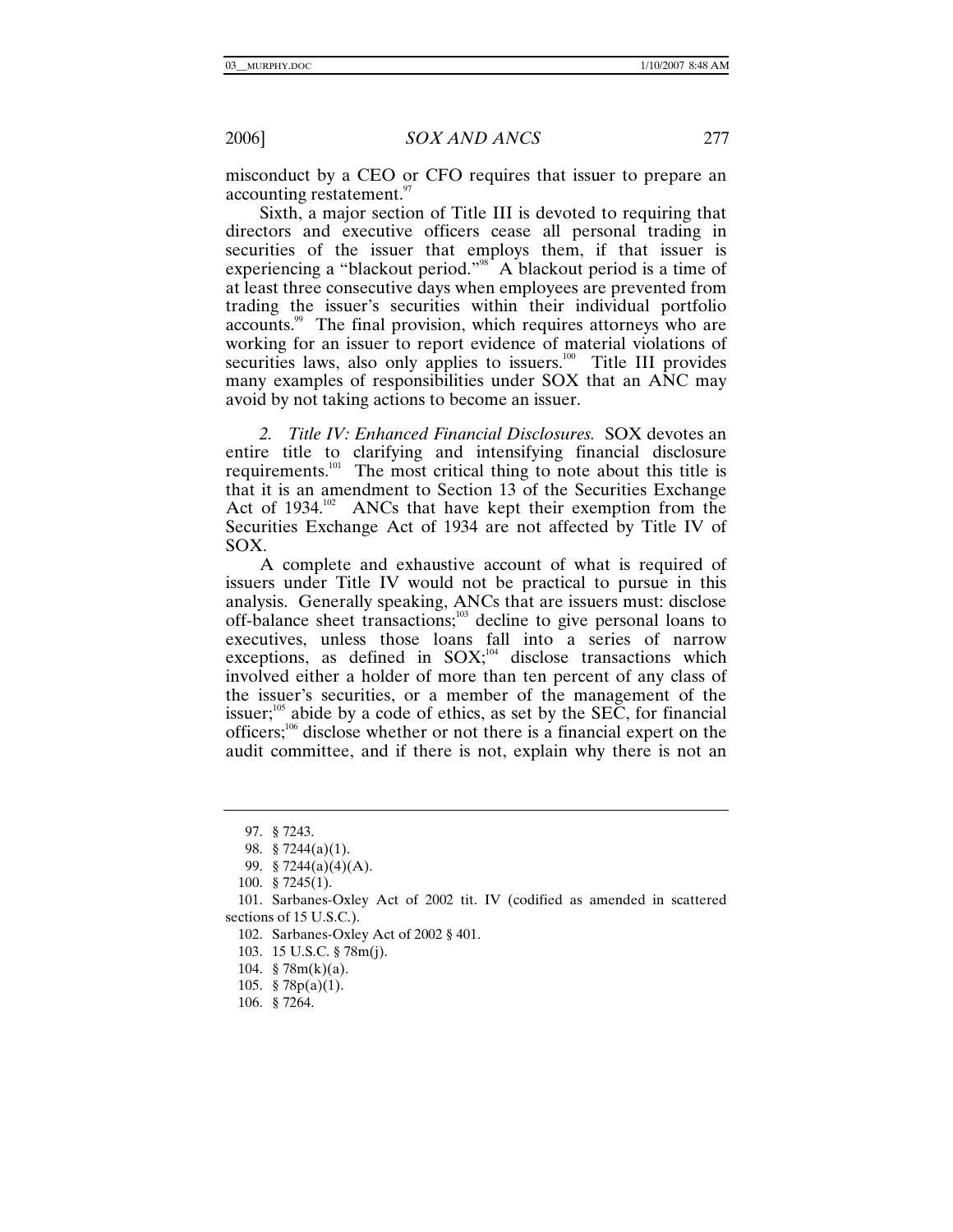$expect;107$  and finally, submit to an enhanced review of their periodic financial disclosures<sup>108</sup> and make immediate disclosures of new financial information concerning a material change in the financial condition of the company.<sup>109</sup>

In sum, an ANC that becomes an issuer is exposed to a barrage of new regulations. Those who are exempt under 43 U.S.C. § 1625 completely escape these new regulations, and are free to continue operating as they have been in regard to financial disclosures.

*3. Title VIII: Corporate and Criminal Fraud Accountability.* From its first provision, Title VIII is different and more potent than its counterparts. For example, it is not limited to "issuers," but rather "whoever" falls within its provisions.<sup>110</sup> Its first provision is that anyone who knowingly alters information relating to any matter concerning a Title 11 bankruptcy may be fined or imprisoned up to twenty years.<sup>111</sup> This certainly affects ANCs to the extent that it may encourage employees and officers to abide by bankruptcy laws, but it does not create any additional corporate laws. Accordingly, it is unlikely to have any impact on the operations of an ANC. Next, Title VIII provides sentencing guidelines for individuals who destroy corporate audit records of an issuer.<sup>112</sup>

The second section is another that stands out as having a potential effect on ANCs. It modifies Title 11 of the U.S. Bankruptcy Code by making debts non-dischargeable if they are incurred in violation of a securities law.<sup>113</sup> What makes this important to all ANCs is that the violation that triggers this provision can be a violation of *any* securities law, state or federal.<sup>114</sup> This means that an ANC may lose the ability to discharge some of its debt if it violates statutes that affect all ANCs (for example, state statutes that require disclosure to ANC shareholders).<sup>115</sup> Most importantly, this part of SOX applies whether or not the ANC is an issuer. $116$ 

114*. Id.*

 <sup>107. § 7265.</sup>

 <sup>108. § 7266.</sup>

 <sup>109. § 78</sup>m(*l*).

 <sup>110. 18</sup> U.S.C. § 1519.

<sup>111</sup>*. Id.*

 <sup>112. §1520.</sup>

 <sup>113. 11</sup> U.S.C. § 523(a)(19)(A)(i) (Supp. III 2003).

 <sup>115.</sup> ALASKA STAT. § 10.06.433 (2004).

 <sup>116. 11</sup> U.S.C. § 523(a).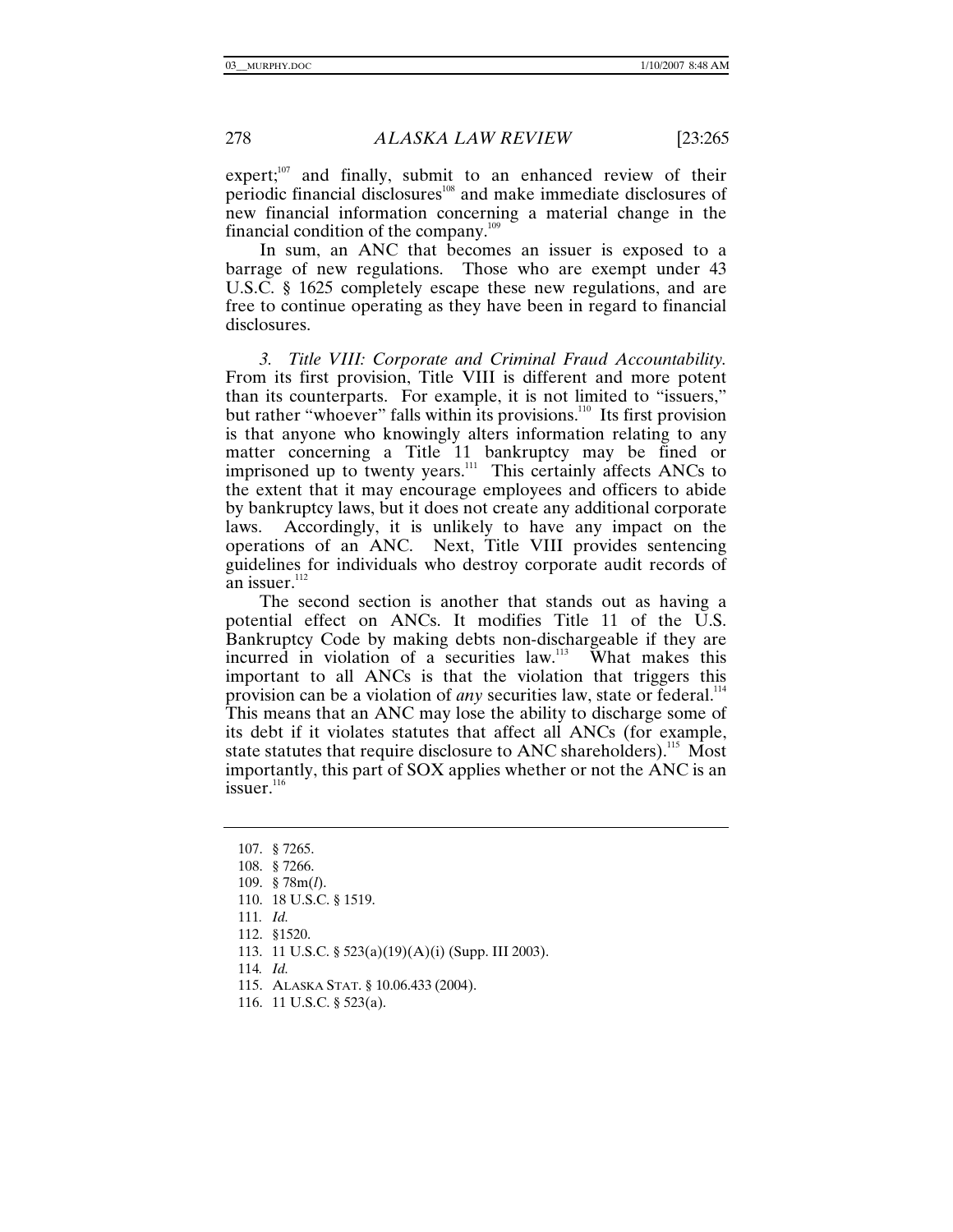The somewhat subtle implications of this provision warrant special attention. As will be shown later in this paper, 43 U.S.C. § 1625 requires ANCs to comply with the SOX provision that obligates the principal executive officer to certify that the company's annual report is accurate.<sup>117</sup> Bearing that in mind, suppose that a bank makes a loan to an ANC and relies upon its annual report to determine that the company is creditworthy for this particular loan. Suppose next that the company goes into bankruptcy, and wishes to discharge all or a portion of that loan. Suppose further that it is discovered that the annual report was inaccurate. It certainly seems possible that the officer's certification in this case was a violation of a securities law and that the bank's reliance on the annual report will make the loan nondischargeable. There may be room here for counter-arguments, including that the violation was not "for" the loan, but this is certainly a scenario of which ANCs should be aware and consider carefully when they incur debts.<sup>118</sup>

Title VIII also extends the statute of limitations for civil claims involving corporate fraud.<sup>119</sup> This is only a procedural change, however, and does not modify any substantive law.<sup>120</sup> Another provision to protect whistleblowers similarly does not change substantive law.<sup>121</sup> It prevents corporate actors from discriminating against employees who have disclosed evidence of fraud.<sup>122</sup> This applies only to companies that have securities registered with the SEC (which would only include ANCs who have either registered securities other than Settlement Common Stock or those who have voluntarily registered).

The last section of Title VIII creates criminal penalties for defrauding shareholders of publicly traded companies.<sup>123</sup> It also applies only to issuers and creates criminal penalties for anyone who fraudulently obtains money or other property in connection with the sale of securities. $124$ 

Title VIII thus has significant impact on the management of ANCs that may become issuers in the future. Executives of those companies will be subject to increased criminal liability and are

<sup>117</sup>*. See infra* Part V.

<sup>118</sup>*. See* 11 U.S.C. § 523(a)(19)(A)(i).

 <sup>119. 28</sup> U.S.C. § 1658 (Supp. III 2003) (extending the statute of limitations to four years).

<sup>120</sup>*. See id.*

 <sup>121. 18</sup> U.S.C. § 1514A (Supp. III 2003).

 <sup>122. 28</sup> U.S.C. § 1658.

 <sup>123. 18</sup> U.S.C. § 1348.

<sup>124</sup>*. Id.*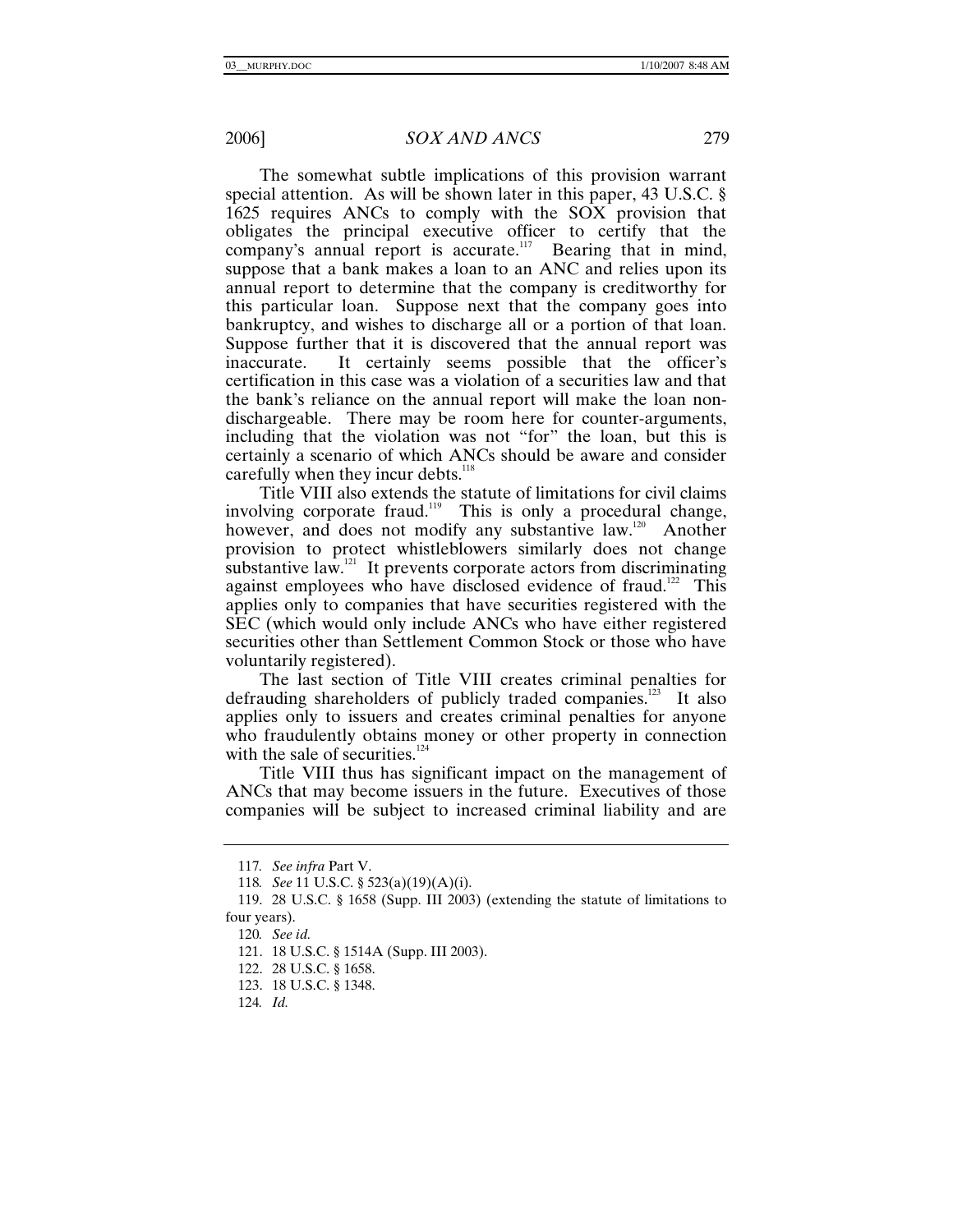liable in civil suits for a longer period of time.<sup>125</sup> As to non-issuers, it creates criminal liability in the event of fraud<sup>126</sup> and decreases bankruptcy protections in cases where an ANC has violated securities laws.<sup>127</sup>

*4. Title IX: White-Collar Crime Penalty Enhancements.* Title IX, a criminal provision, applies more universally than some other SOX titles. In this regard, it is one of the stronger provisions. At the same time, however, since it is a criminal code, it applies more strongly to directors, officers, and other employees than to ANCs themselves. Although business entities can be fined in a criminal action, only individuals can be placed in jail.

Ideally, Title IX will not affect ANCs' business at all (since all affiliated people should obey the law).However, it may have a chilling effect on some activities, particularly those which are close to the line of being illegal, and in this way may affect ANCs' business practices.

The first provision of Title IX penalizes attempts and conspiracies to commit securities crimes just as much as if the person had committed the crime himself.128 This could have a significant impact on executives who previously may have been more willing to go along with potential illegal practices, when that individual was not at the heart of the illegal activity.

Next, Title IX dramatically increases the penalties for criminal mail and wire fraud.<sup>129</sup> The jail time for such violations is increased from five to twenty years. $130$  Similarly, the penalties for violating the Employee Benefits Retirement Income Security Act of 1974 are substantially stiffened.131 SOX Title IX also calls for the United States Sentencing Commission to make a large-scale review of white-collar crime sentences.<sup>132</sup>

Finally, it creates criminal sanctions for knowingly failing to properly certify financial reports filed with the SEC.<sup>133</sup> While this

132. 28 U.S.C. § 994.

133. 18 U.S.C. § 1350.

<sup>125</sup>*. See* 28 U.S.C. § 1658.

 <sup>126. 18</sup> U.S.C. § 1519.

 <sup>127. 11</sup> U.S.C. § 523(a).

 <sup>128. 18</sup> U.S.C. § 1349 (Supp. III 2003).

 <sup>129. § 1341.</sup>

<sup>130</sup>*. Id.*

 <sup>131. 29</sup> U.S.C. § 1131 (Supp. III 2003) (raising fines of individuals to \$100,000 maximum and fines of non-individuals to \$500,000; raising jail penalties to ten years.).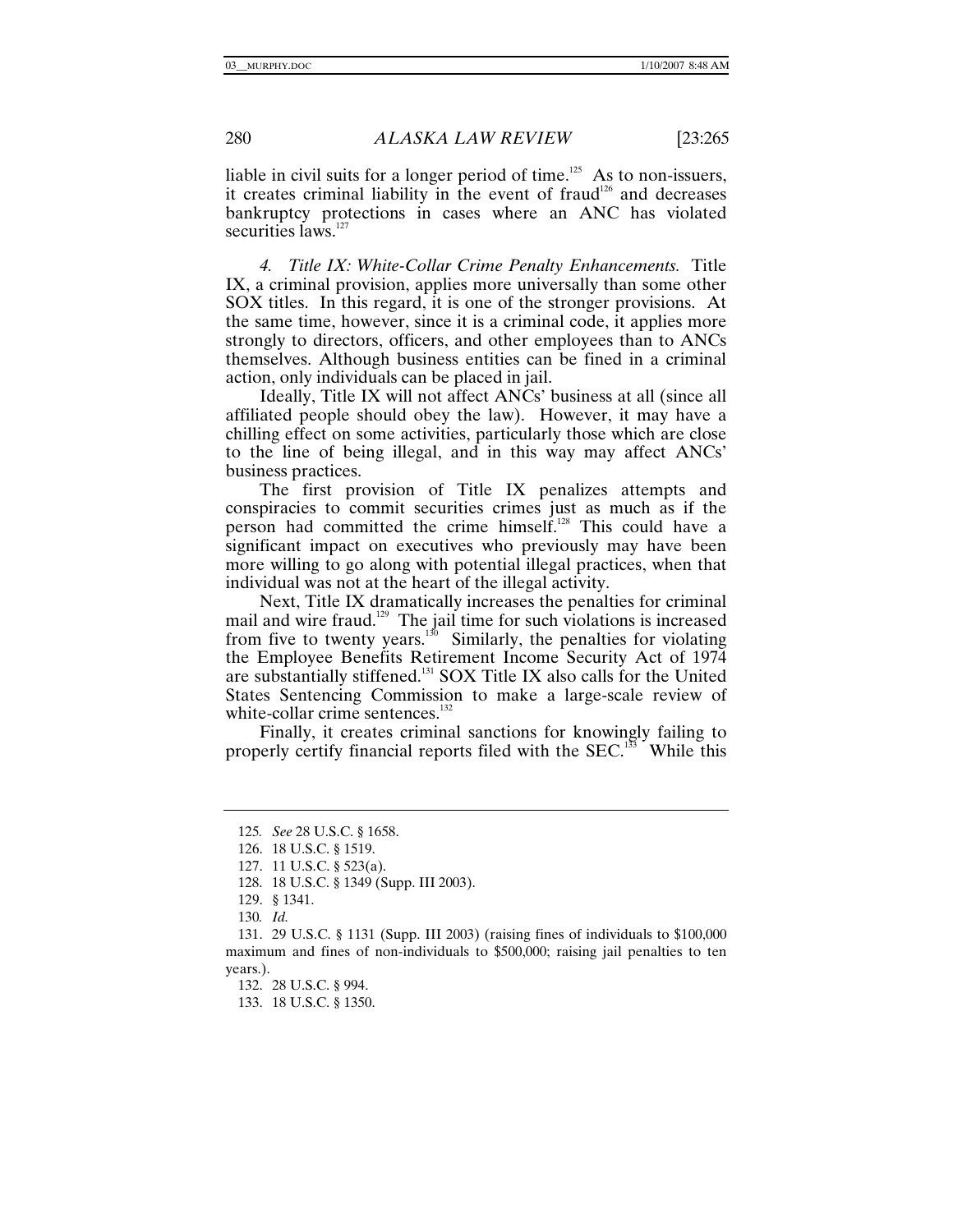technically applies to "whoever,"<sup>134</sup> the practical effect of having this penalty attached to SEC filings is that only executives at ANCs who are also issuers are affected by this provision.

*5. Title X: Corporate Tax Return.* Title X is a unique SOX provision because it does not provide for its own enforcement.<sup>135</sup> It merely says that it is the opinion of the Senate that the CEO of a company should sign the federal income tax statement of that company.<sup>136</sup> This provision was not incorporated into the U.S. Code, but exists only within SOX itself. It does not appear that this will affect ANCs in any official way, but, in light of this provision, it would be a good idea for all ANCs to have their CEO sign any tax information that goes to the federal government.

*6. Title XI: Corporate Fraud Accountability.* Title XI is a mix of criminal penalties and enabling clauses designed to help curb corporate fraud. $137$  It first creates criminal liability for anyone who interferes with, or attempts to interfere with an "official proceeding."<sup>138</sup> It goes on to give the SEC power to temporarily freeze payments to people under investigation for securities violations.<sup>139</sup> However, this power only exists when the However, this power only exists when the investigation concerns an issuer. $^{140}$ 

Under SOX Title XI, the SEC has significant power to prevent any person who has committed a securities violation from becoming an officer or director of an issuer.<sup>141</sup> The last provision is a modification of the criminal code, which affects issuers and nonissuers alike.<sup>142</sup> It is essentially a whistleblower clause that punishes employers for retaliation, "including interference with the lawful employment or livelihood of any person" who has provided truthful information to the  $SEC.<sup>143</sup>$ 

These provisions create some criminal liabilities for officers of ANCs, but unless that ANC is an issuer, the corporations themselves largely avoid the effects of Title XI. However,

 <sup>134. § 1519.</sup>

 <sup>135.</sup> Sarbanes-Oxley Act of 2002 tit. X.

<sup>136</sup>*. Id.*

<sup>137</sup>*. See* Sarbanes-Oxley Act of 2002 tit. XI (codified as amended in scattered sections of 15 and 18 U.S.C.).

 <sup>138. 18</sup> U.S.C. § 1512(c).

 <sup>139. 15</sup> U.S.C. § 78u-3(c)(3)(A)(i).

<sup>140</sup>*. Id.*

<sup>141.</sup> *Id.* (permitting the issuance of a temporary order).

 <sup>142. 18</sup> U.S.C. § 1513(e).

<sup>143</sup>*. Id.*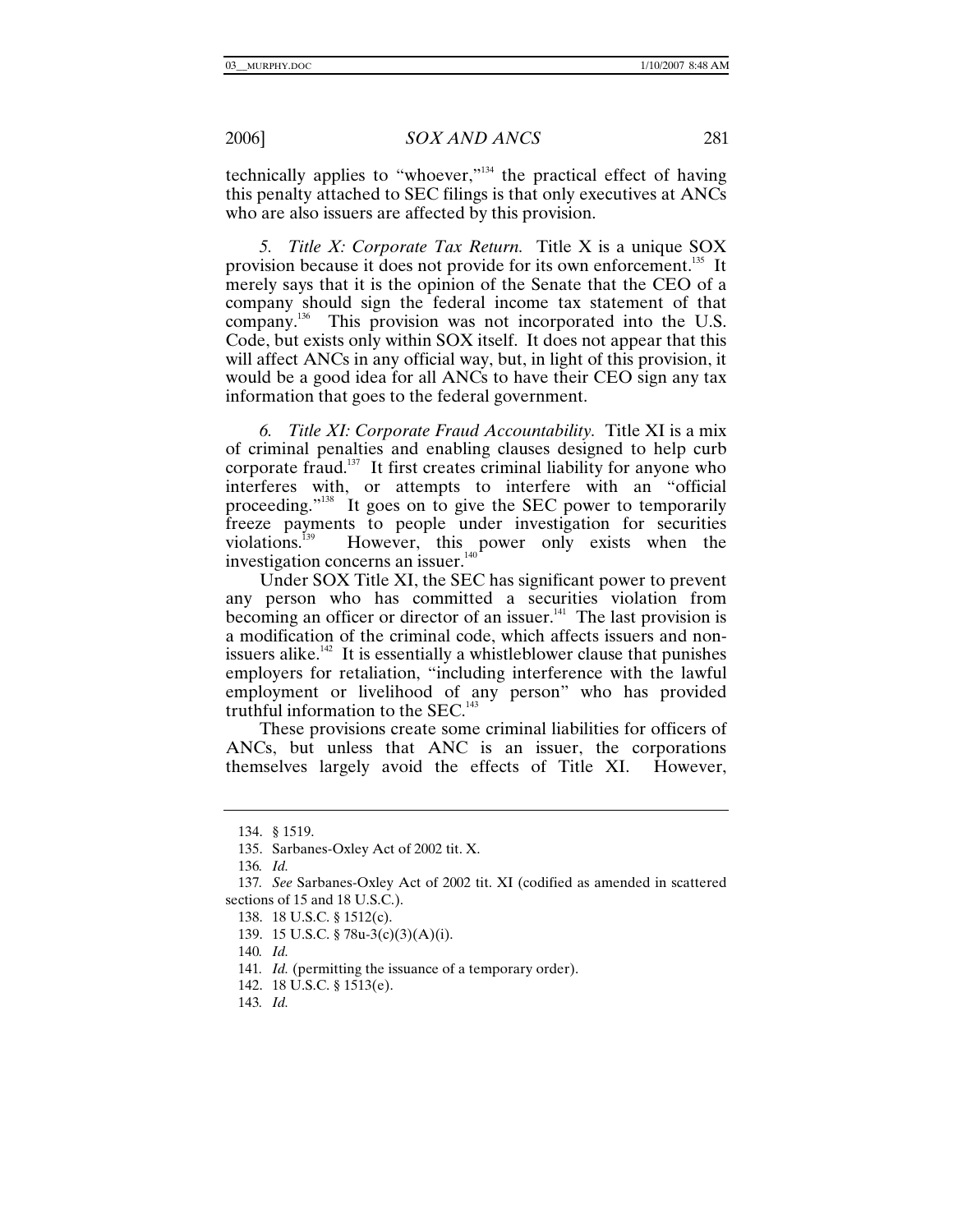directors of ANCs who might otherwise be tempted to commit securities fraud, and then try to cover their tracks, may think again in light of the provision regarding interference with official proceedings.

#### C. The Collective Implications for ANCs

The preceding analysis shows that there are only eight provisions of SOX that apply to ANCs that are not issuers: (i) Title VIII criminal liability for anyone who knowingly alters information relating to a bankruptcy; $144$  (ii) Title VIII's provision which makes certain debts non-dischargeable if they are incurred in violation of securities laws; $145$  (iii) Title VIII extension of the statute of limitations for civil claims involving securities fraud;<sup>146</sup> (iv) Title IX provision making attempt and conspiracy to commit securities crimes penalized the same as the underlying crime;<sup>147</sup> (v) Title IX increased penalties for mail and wire fraud;<sup>148</sup> (vi) Title X declaration of Congress's opinion that the CEO of a company should sign all federal tax returns coming from the company; $149$ (vii) Title XI criminal penalties for anyone who interferes with official proceedings;<sup>150</sup> and (viii) Title  $\dot{X}I$  criminal sanctions that protect corporate whistleblowers from being deprived of their livelihood.<sup>151</sup>

Six of these are criminal provisions that are primarily directed at individual executives, and one of the remaining statutes is merely an alteration to civil procedure and does not affect any substantive law. That leaves only items number two and number six from the list above. Furthermore, number six is a mere opinion of Congress that does not come with any enforceability clause. Therefore, it is only number two above—the SOX section that makes debts non-dischargeable in bankruptcy if those debts were incurred in violation of securities laws<sup>152</sup>—that directly affects the business of non-issuer ANCs. This provision only applies in bankruptcy, and then only if debts were incurred illegally. Consequently, ANCs which are not issuers avoid nearly all of the force of SOX. There are no structural changes, disclosure changes,

- 148. §§ 1341, 1343.
- 149. Sarbanes-Oxley Act of 2002, tit X.
- 150. 18 U.S.C. § 1512(c).
- 151. § 1513(e).
- 152. 11 U.S.C. § 523(a)(19)(A)(i) (Supp. III 2003).

 <sup>144. 11</sup> U.S.C. § 523(a).

<sup>145. § 523(</sup>a)(19)(A)(i).

 <sup>146. 28</sup> U.S.C. § 1658.

 <sup>147. 18</sup> U.S.C. § 1349.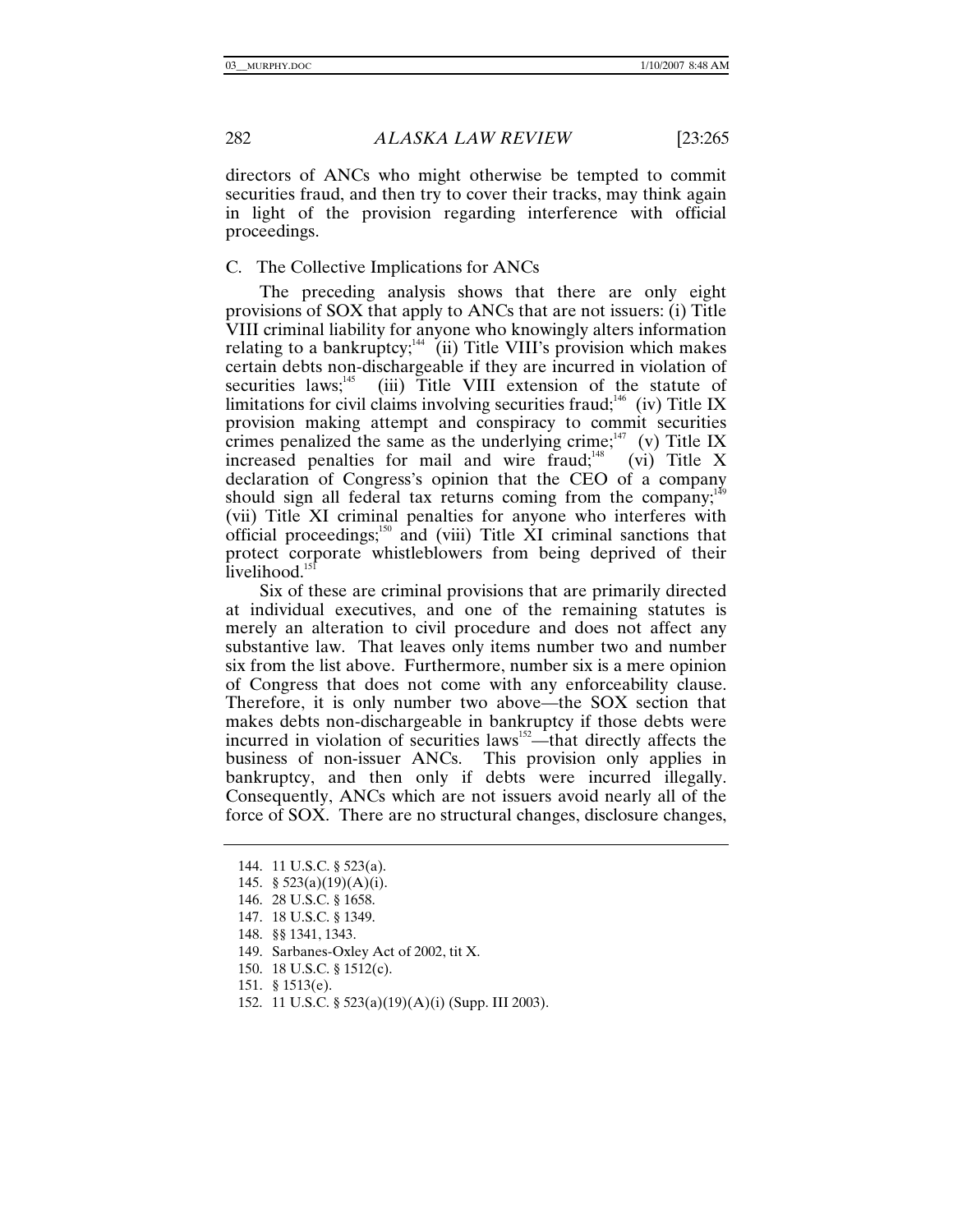or securities practice changes that will affect non-issuer ANCs as a direct result of SOX.

# V. A LEGAL HOOK UNDER 43 U.S.C. § 1625

There is one more possibility for bringing ANCs under the regulatory requirements of SOX. The same federal law that exempts ANCs from the Securities Exchange Act also addresses disclosure obligations.<sup>153</sup> Specifically, it provides that

[a] Native Corporation that, but for this section, would be subject to the provisions of the Securities Exchange Act of 1934 [15 U.S.C. § 78a et seq.] shall annually prepare and transmit to its shareholders a report that contains substantially all the information required to be included in an annual report to shareholders by a corporation subject to that Act.<sup>1</sup>

There are two ways in which an ANC could become otherwise subject to the Securities Exchange Act. First, if it has securities listed on a national exchange<sup>155</sup> and, second, if it has assets in excess of \$1,000,000 and also has equity securities held by 500 or more people.156

At present, no ANC has any securities listed on a national exchange. However, many, if not all, ANCs have assets in excess of  $$1,000,000^{157}$$  and more than 500 shareholders.<sup>158</sup> Therefore, ANCs are currently required to "prepare and transmit to its shareholders a report that contains substantially all the information required to be included in an annual report to shareholders by a corporation subject to that Act."<sup>159</sup> Since SOX made amendments to the

 158. For example, Calista Native Corporation originally had 13,303 shareholders. Calista Corporation Business Enterprises, http://www.calista corp.com/share1.html (last visited Nov. 8, 2006). While the number of shareholders will fluctuate somewhat due to inheritances or gifting, the total number of Calista, or any ANC shareholders, is very unlikely to ever drop below 500. *Id.*

159. 43 U.S.C. § 1625(c)(1) (2000).

 <sup>153. 43</sup> U.S.C. § 1625.

 <sup>154. § 1625(</sup>c)(1).

 <sup>155. 15</sup> U.S.C. § 78*l*(a).

<sup>156</sup>*. See* § 78*l*(g)(1)(B).

 <sup>157.</sup> For example, Sealaska Native Corporation has over \$276 million in assets. Sealaska 2004 Annual Report, http://www.sealaska.com/2004AR/pdfs/2004- 03\_cbs.pdf (last visited Nov. 8, 2006). This raises a difficult valuation issue which will not be analyzed here. Many ANCs own vast amounts of land, much of which is very remote. The remoteness and relative seclusion of the land makes valuing it very difficult. This could be the subject of a difficult dispute if the \$1,000,000 threshold was ever a point of contention between an ANC and the SEC or a shareholder.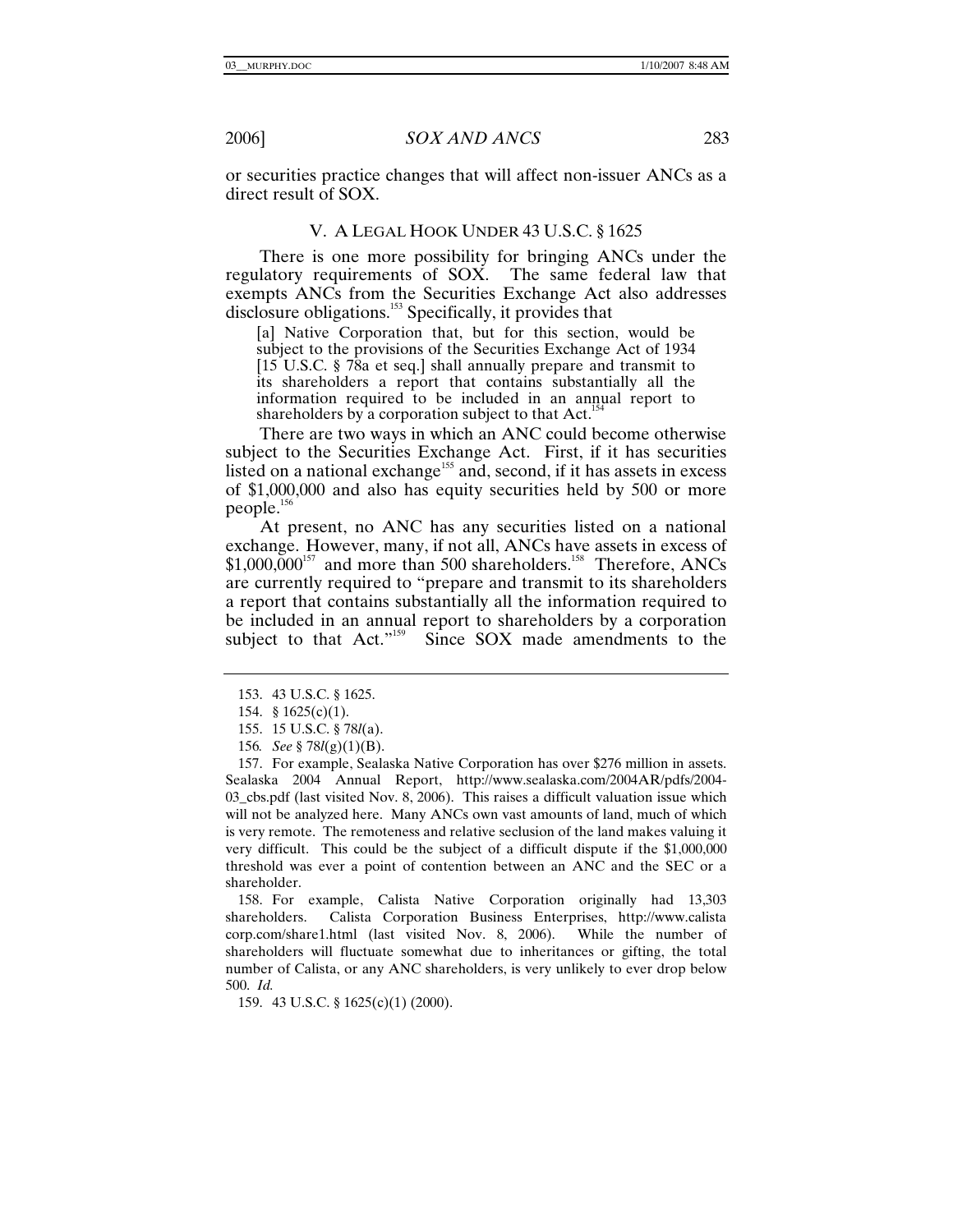Securities Exchange Act, it thereby brings ANCs under some of its requirements—or, at least "substantially" under those requirements—or, at least "substantially" under those requirements, but only insofar as SOX modified the annual report requirement. $160$ 

SOX makes changes to several annual reporting requirements. It demands that the principal executive officer certify that the annual report is accurate.<sup>161</sup> It also requires the disclosure of offbalance sheet transactions<sup>162</sup> and that each annual report state the company's structure of internal reporting.<sup>163</sup> One problematic requirement is for the disclosure of whether or not the audit committee contains at least one financial expert.<sup>164</sup> It is unclear how this rule could apply to ANCs, which are not required to have an audit committee.<sup>16</sup>

Though these changes will affect the annual reporting requirements of ANCs, they escape SOX's enhanced review of those annual reports.166 Recall that though some provisions of SOX are applied to ANCs via section 1625, ANCs are still outside the jurisdiction of the SEC.

Section 1625, combined with SOX's changes to existing regulations, will affect some of the reporting requirements of ANCs. However, it is only a sliver of SOX that makes its way through. Furthermore, enforcement of those provisions is not under the jurisdiction of the SEC, which is the body charged with enforcing SOX. While these new requirements doubtlessly push ANCs in the direction of more full disclosures to shareholders, they represent only a fraction of the protections and regulations brought upon ordinary corporations by SOX.

# VI. CONSIDERATIONS OF CONGRESSIONAL INTENT—ARE THESE RESULTS ACCEPTABLE?

SOX was enacted in response to "those who have shaken confidence in our markets."<sup>167</sup> Its purpose was "to address the systematic and structural weakness affecting our capital markets

<sup>160</sup>*. Id.*

 <sup>161. 15</sup> U.S.C. § 7241(a).

 <sup>162. 15</sup> U.S.C. § 78m(j).

 <sup>163. 15</sup> U.S.C. § 7262.

 <sup>164. § 7265.</sup>

 <sup>165. § 78</sup>j-1; *see supra* Part IV.B.1.

 <sup>166. 15</sup> U.S.C. § 7266.

 <sup>167.</sup> George W. Bush, U.S. President, Remarks by President George W. Bush at Signing of Corporate Accountability Bill (July 30, 2002), *in* FEDERAL NEWS SERVICE, INC., 2002.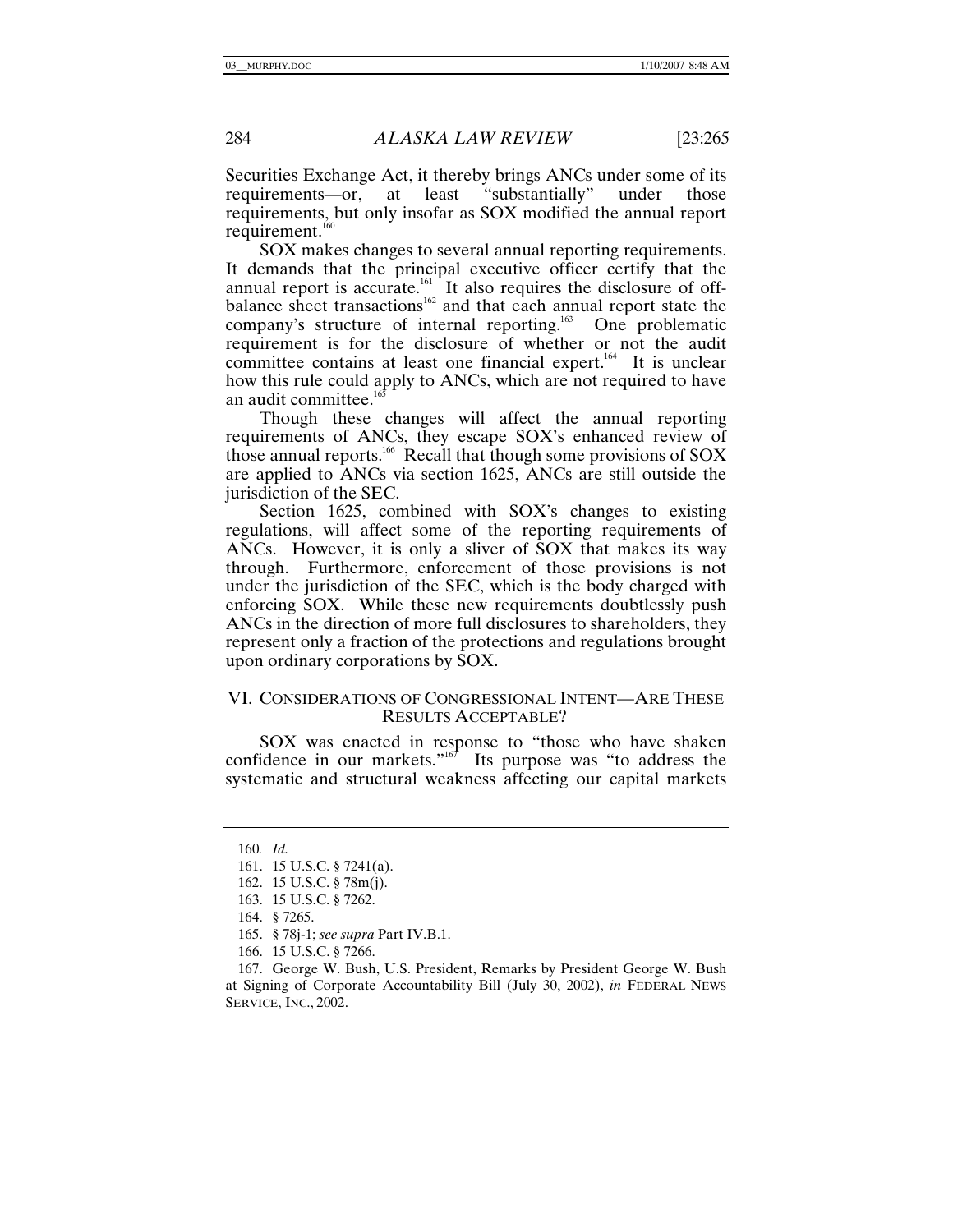which were revealed ... in recent months and years."<sup>168</sup> The paradigmatic example of these revelations were the financially catastrophic events related to the fall of Enron and WorldCom, both specifically mentioned by Congress in SOX's legislative history.<sup>169</sup> The question, then, is whether ANCs have a significant potential to cause the sort of damage that was caused by the misdeeds of Enron and WorldCom.

The Senate report on the collapse of Enron first focuses on the "shock waves" that Enron's bankruptcy sent through the American economy.170 Enron was the seventh largest company in the U.S. at the time of its collapse, and its bankruptcy had broad effects on the market. $^{171}$  Of particular concern to the Senate was the fact that the collapse affected, either directly or indirectly, the investments of "over half" of American families.<sup>172</sup> Furthermore, Enron shareholders realized huge losses on their investments, and those Enron employees who had their retirement funds invested in company stock saw devastating and life-changing losses with the collapse of Enron's stock.<sup>173</sup> These were the core harms that Congress responded to when they enacted SOX.

The collapse of an ANC would not likely have a massive effect on the national economy. While some ANCs are quite large,  $174$ they do not compare to the size and economic power of Enron. Furthermore, an ANC collapse would have virtually no effect on the stock market, because their securities are not traded on stock markets.<sup>175</sup> It appears that this first concern of Congress is not relevant in the case of ANCs.

Congress's second core concern was for owners of Enron's stock, either through market investment or through retirement accounts. An analysis of this factor in regard to ANCs shows some clear distinctions. First, ANC shareholders do not, in the traditional sense, "invest" in the corporation. Instead, stock was

 175. The Senate investigation did also recognize the cumulative effect on the national economy of nonpayment of contracts associated with bankruptcies. S. REP. NO. 107-70, at 1 (2001). However, this effect from an ANC bankruptcy is likely to be relatively small, and not a threat to the national economy.

 <sup>168.</sup> S. REP. NO. 107-205, at 2 (2002).

<sup>169</sup>*. Id.* at 2, 29 n.59.

<sup>170</sup>*. Id.* at 1.

<sup>171</sup>*. Id.*

<sup>172</sup>*. Id.*

<sup>173</sup>*. Id.*

 <sup>174.</sup> Afognak Native Corporation and its subsidiaries, for example, have offices from Alaska to Hawaii to Florida. Alutiiq LLC, http://www.alutiiq.com/map.php (last visited Sep. 10, 2006).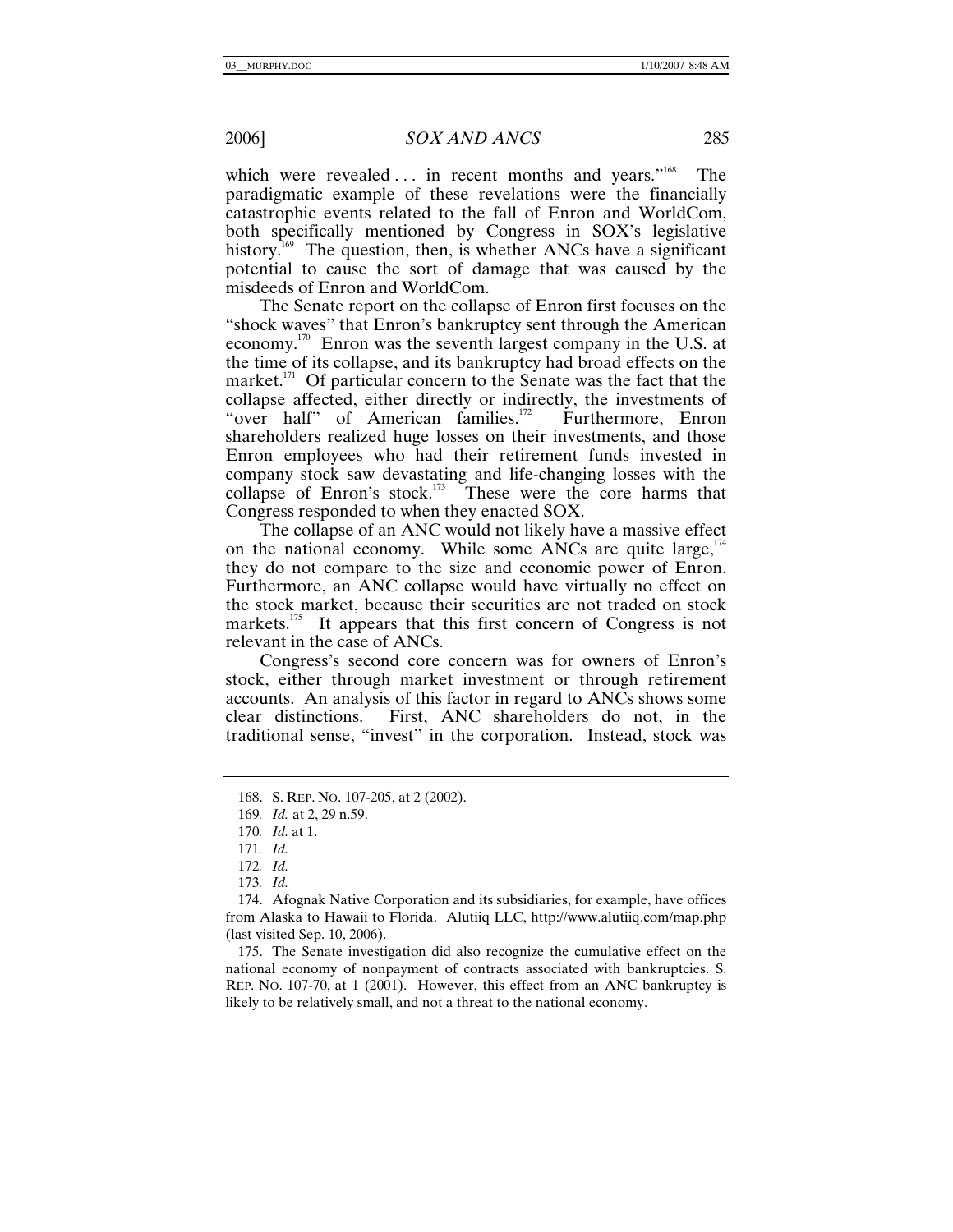distributed to them as part of a large-scale settlement with the U.S. government.<sup>176</sup> Second, since all current ANC stock is not Second, since all current ANC stock is not transferable, stockholders do not have an economic interest in the market value of the share.

A collapse of an ANC would still be very harmful because it would deprive shareholders of dividends on their settlement common stock. Recall that the primary purpose of ANCs is to distribute the benefits of the ANCSA to Alaska Natives.<sup>177</sup> A collapse of an ANC due to poor accounting practices or financial mismanagement would be a shameful failure of an ANC to reach its goal. While Congress did not consider exactly this issue, it is well within its goals and general intent to protect ANC shareholders from losing the benefits of owning Settlement Common Stock.

An argument may be raised that SOX-type protections are not necessary for ANCs, because they have a deeper commitment to their shareholders than a traditional corporation. Their history and purpose is different than those of a traditional for-profit company. Indeed, this is reflected in the missions of ANCs. For example, the mission statement of Afognak Native Corporation provides that the company's governing body exists "to manage and protect cultural resources, to manage and protect our land resources, to reinvigorate Alutiiq identity and social structure, and to heal divisions among the Alutiiq people."<sup>178</sup> The mission statements of most, if not all, ANCs mirror these general goals. They all seek to provide for Alaska Natives and take a holistic approach toward achieving this goal. One may think that it is unlikely that an organization which operates by those goals would ever engage in the type of harmful activities addressed by SOX. Unfortunately, history has shown otherwise.

The Cape Fox Corporation experienced financial mismanagement in 1996 and 1997 when its Chairman of the Board of Directors stole from the corporation, and managers took money from the corporation in the form of personal loans.<sup>179</sup> Personal loans to executives are exactly one of the findings from  $Enron<sup>180</sup>$ that Congress sought to address with  $SOX$ <sup>181</sup>

 <sup>176. 43</sup> U.S.C. § 1606(g) (2000).

<sup>177</sup>*. See* § 1606(j).

 <sup>178.</sup> Native Village of Afognak, http://www.afognak.org/governance.php (last visited Sep. 10, 2006).

 <sup>179.</sup> Martinez v. Cape Fox Corp., 113 P.3d 1226, 1228 (Alaska 2005).

 <sup>180.</sup> S. REP. NO. 107-70, at 26 (2001).

<sup>181</sup>*. See* 15 U.S.C. § 78m.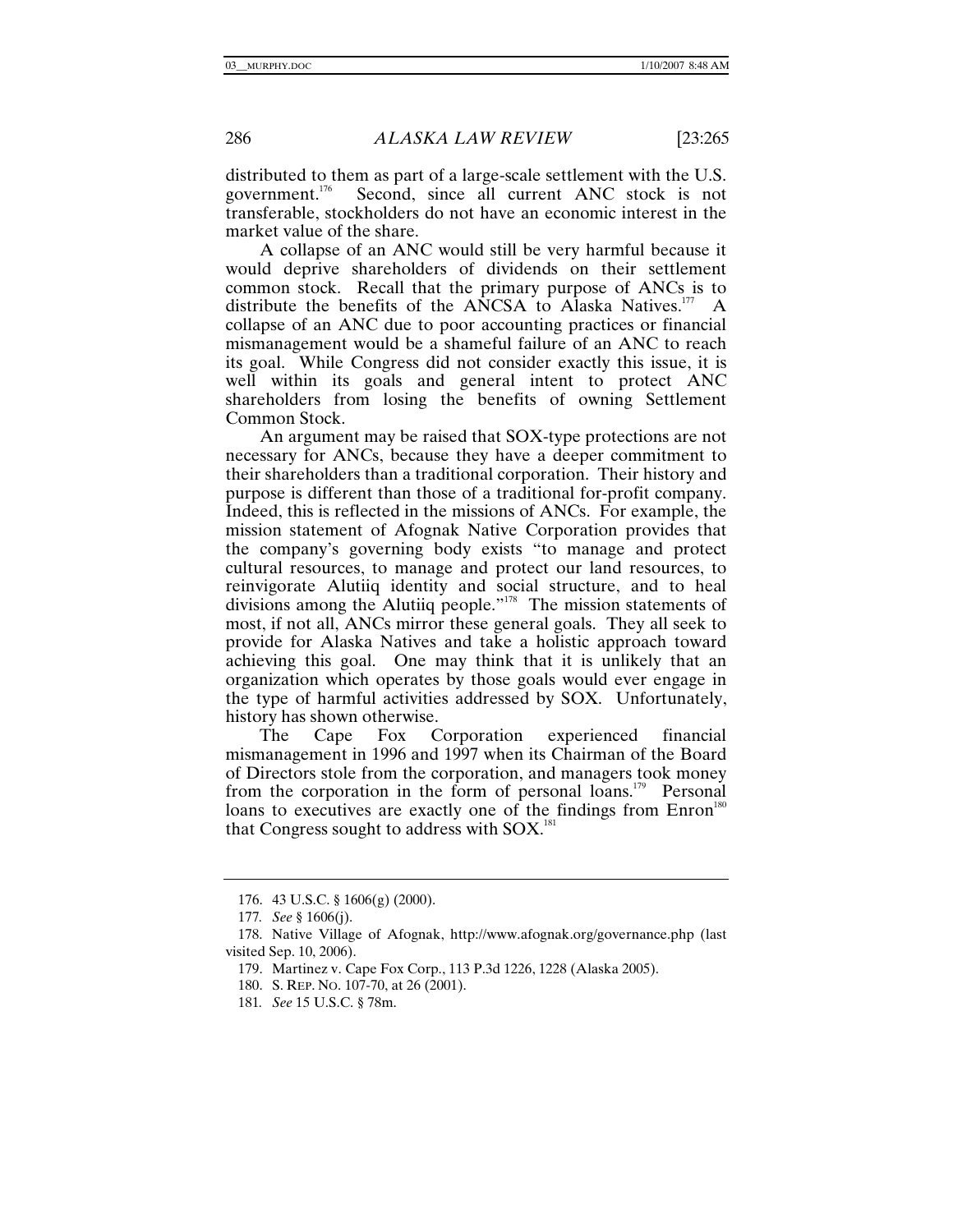In 1990, the Kake Corporation made illegal and unauthorized dividend payments to a select group of shareholders.<sup>182</sup> The injured shareholders in that case were eventually awarded damages, but the misappropriation of dividends and the expense of the lawsuit might have been avoided if there had been greater scrutiny and transparency on the process by which Kake made financial decisions.

Admittedly, these scandals were minor in comparison to the massive downfalls of Enron and WorldCom. However, they are just as important for the individual stockholders who were harmed, and they show that ANCs have the potential to cause damages similar to those that SOX sought to prevent. It would seem that Congress made a mistake in allowing ANCs to slip through the nets of SOX.

# VII. LOOKING FORWARD: HOW ANCS SHOULD ADAPT INTERNAL BEST PRACTICES TO SOX

By and large, ANCs avoid the requirements of SOX. This means that shareholders of ANCs are not granted the protections of that act. This is unfortunate because the type of protection that SOX grants may be even more important to ANC shareholders than to equity holders in ordinary companies.

It must be remembered that the primary purpose of ANCs is to distribute benefits of the ANCSA to Alaska Natives.<sup>183</sup> Because of this, ANCs should take upon themselves a greater fiduciary responsibility to their shareholders than an ordinary corporation. The directors and management of ANCs should take steps above and beyond what is required by the law to make sure that the purpose of their corporations, to protect and expand the interests of every holder of Settlement Common Stock, is fulfilled.

SOX, though not legally binding, should be used as a guideline to protect the interests of ANC stockholders. Congress has taken extensive time and energy to develop a system of protecting shareholders from known dangers to their interests, dangers from which ANCs are not immune. Managers and board members of ANCs should take advantage of Congress's work and implement corporate guidelines, or "best practices," which are identical to SOX in every way that is relevant to the corporations they control.

For example, ANCs should have to create an audit committee to oversee the auditing and accounting practices within their companies. The cost of implementing these guidelines would not

 <sup>182.</sup> Hanson v. Kake Tribal Corp., 939 P.2d 1320, 1324 (Alaska 1997).

<sup>183</sup>*. See* 43 U.S.C. § 1606(j) (2000).